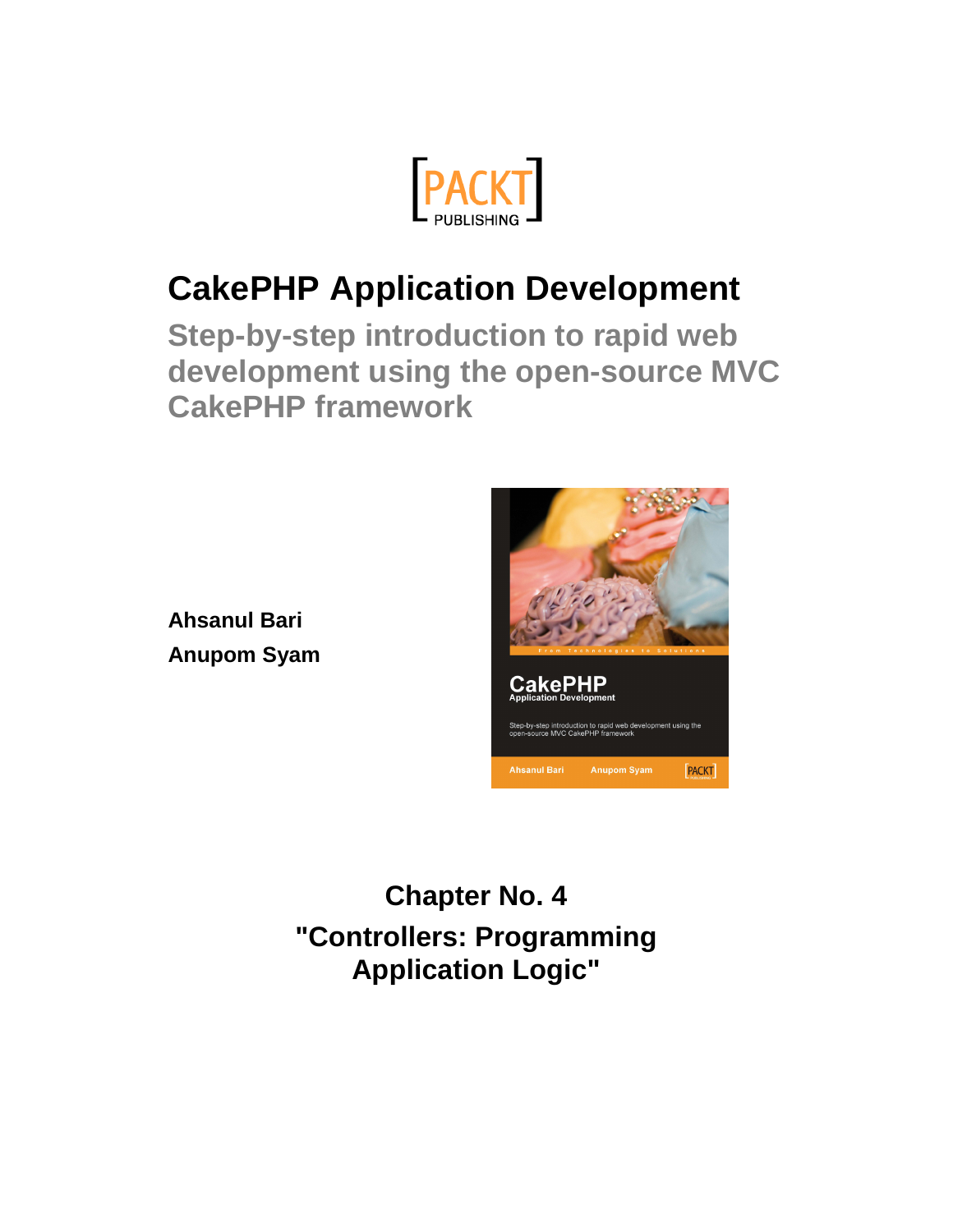### In this package, you will find:

A Biography of the authors of the book

A preview chapter from the book, Chapter NO.4 "Controllers: Programming Application Logic"

A synopsis of the book's content

Information on where to buy this book

# About the Authors

**Ahsanul Bari** is a web application developer from Dhaka, Bangladesh. After graduating from North South University with a bachelor's degree in Computer Science, he has been involved in developing various web applications for local businesses. At a very early stage of his career, he felt the need for tools and techniques to build structured and maintainable web applications. That is when he found out about CakePHP. It was love at first sight and he decided to use CakePHP for his future projects. He never had to look back, and from then on, he has been heavily using CakePHP for all kinds of projects. Most notably, using CakePHP, he developed an ERP solution for companies involved in urban and land development.

Apart from that, he has also 'irregularly' contributed to the CakePHP Documentation Team. He is also an 'irregular' blogger (http://ahsanity.com and http:// ahsanity.wordpress.com). Just when people start to think that he has given up blogging, he is known to write a post from nowhere! Among his friends and colleagues, he is known as a fanboy for CakePHP.

Currently, he is working at Trippert Labs, where he has been involved in making a travelbased blogging system, http://www.trippert.com.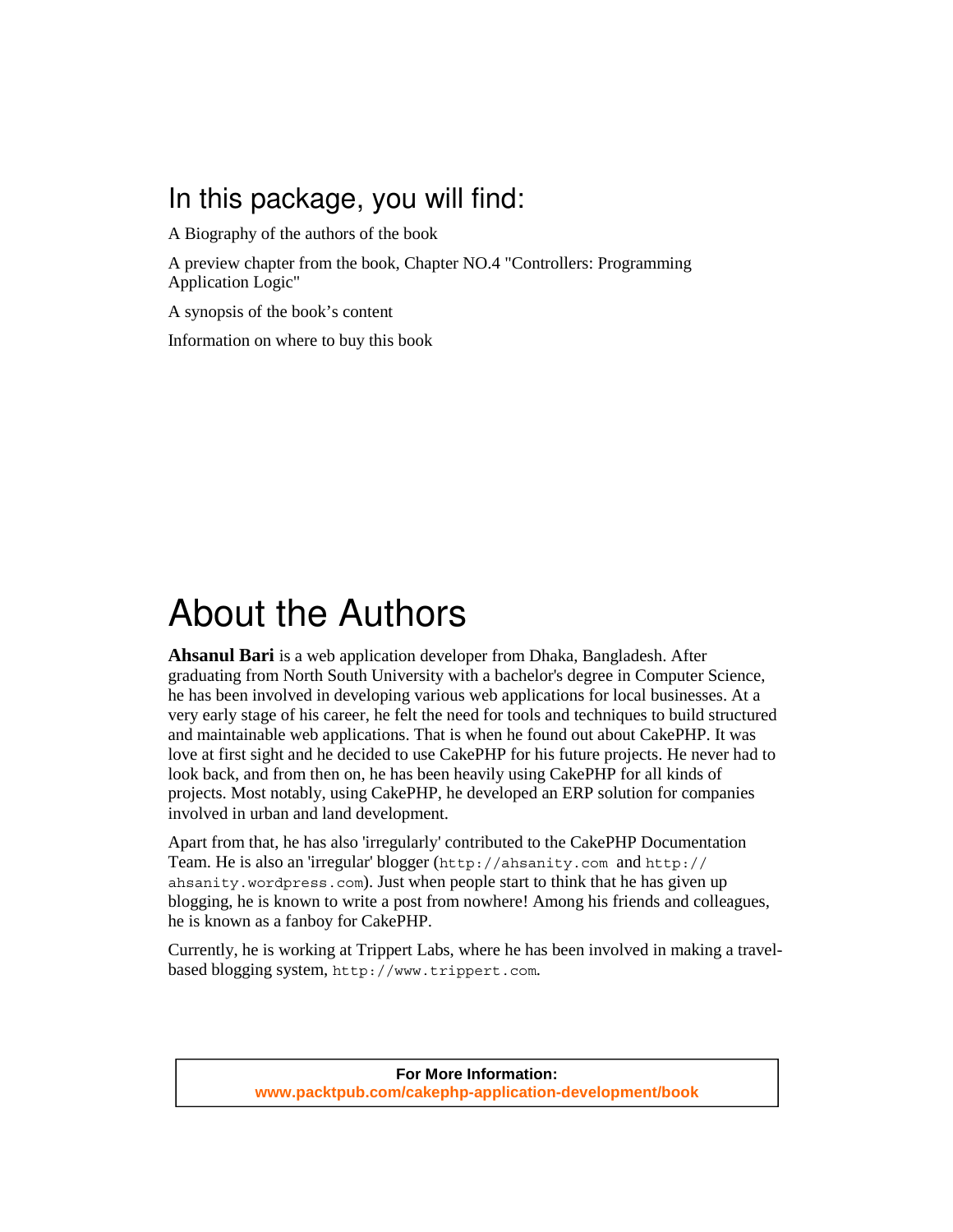This book could not have been possible without the help and support of many people. I would like to thank Hasin Hyder for encouraging us to write this book. Thanks go to David Barnes, our acquisition editor, for always being the best critic, and giving us the push when we needed one. A special thanks to the hardworking people of PacktPub who made this book a reality. Thanks go to all my colleagues at TrippertLabs, who are eagerly waiting for a treat when the book is out. I would also like to thank all my friends for always encouraging me to carry on writing. I would also like to thank the CakePHP community for developing and maintaining such a wonderful framework. But, I will not thank Anupom, the co-author of this book, because I never thank him for anything.

Lastly, I would like to apologize to the three most dearest persons in my life: my mom, my sister, and my jaan Simin. I have written this book during the time that I was supposed to spend with them.

**Anupom Syam** is a web application developer from Dhaka, Bangladesh. He started programming back in 1998 in C when he was a high school kid. In his early university years, he met Java and fell in love immediately. Through the years, he has become proficient in various aspects of Java (ME, SE, and EE). Early in his career, he was engaged mainly in building localized mobile applications. Over time, his interest in web technologies grew and he did not hesitate to jump onto the Web 2.0 bandwagon. Over the last five years, he has been working with different startups and building web/mobile applications. He currently works as a Development Engineer at Trippert, Inc. where he has been involved in developing a travel-based blogging system http://www.trippert.com (which is developed using CakePHP) as the lead back-end programmer.

He loves to build rich-client web apps with JavaScript/AJAX in the front end and CakePHP/RoR/MySQL in the back end. He still uses Java heavily for his personal funtime projects. He also maintains blogs: http://anupom.wordpress.com and http://syamantics.com. Besides programming, he is interested in many things, ranging from the most recent scientific discoveries to ancient Vedic philosophies.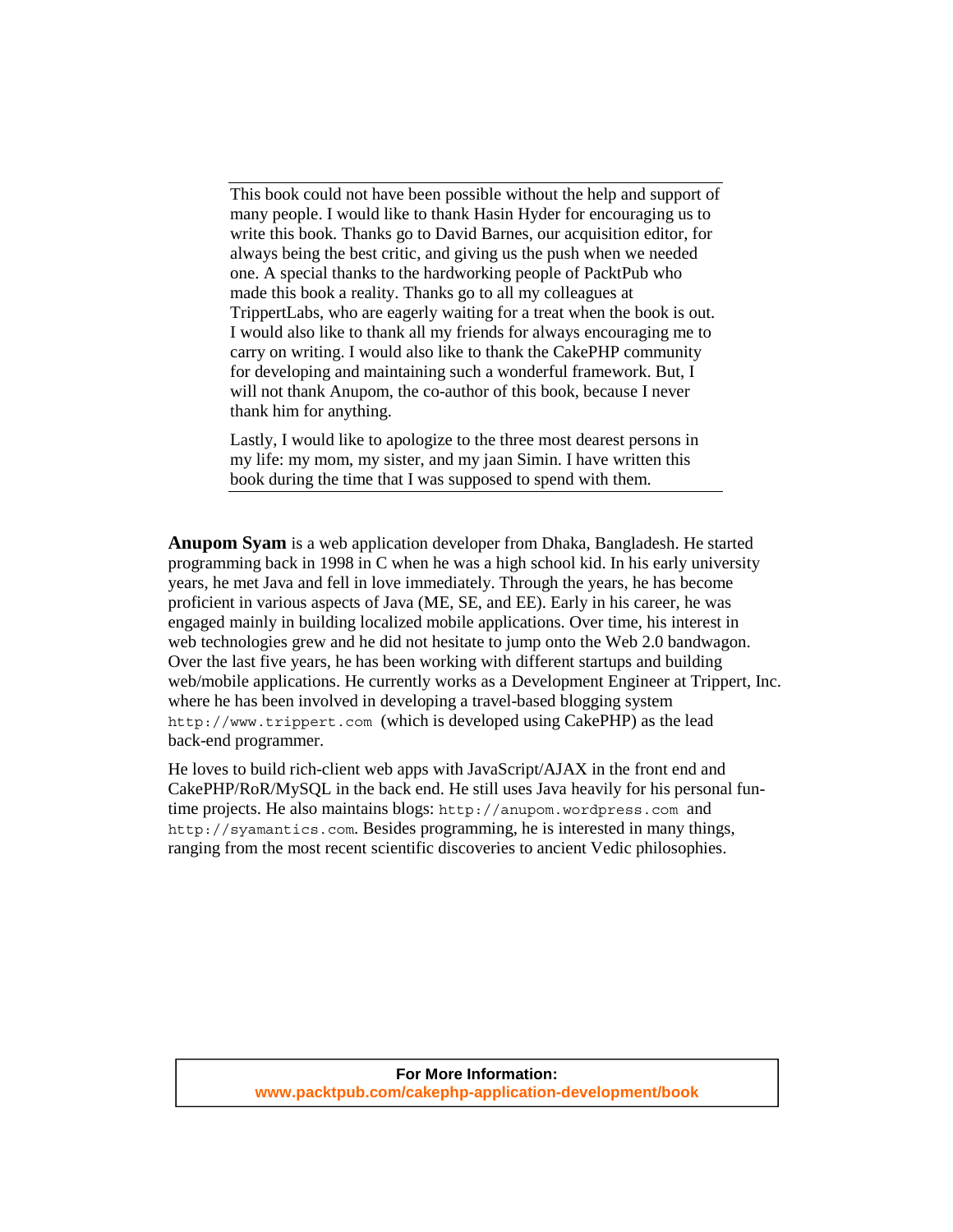First of all, thanks to my parents and my sweet little sister Antara, who stood by patiently while my weekends were occupied with writing inexplicable technical minutiae! A very special thanks to Hasin Hayder, without his inspiration and encouragement I would never find myself writing a book! Thanks to my colleagues, coworkers, and friends— your endless support kept me going. David Barnes, our acquisition editor at Packt, has my deepest respect and gratitude for his patience, understanding, perseverance and suggestions that had really taught me how to write computer books! Not to mention, the heart and soul effort from people of Packt Publication—Abhijeet Deobhakta, Lata Basantani and Nikhil Bangera who made this book (at last) a reality. Also, thanks to our vigorous and veteran technical editors and reviewers: Rasika, Felix, and Junal, without whom this book would be much less accurate.

And finally, I wish to give my sincerest thanks to the developers of the brilliant PHP framework—CakePHP.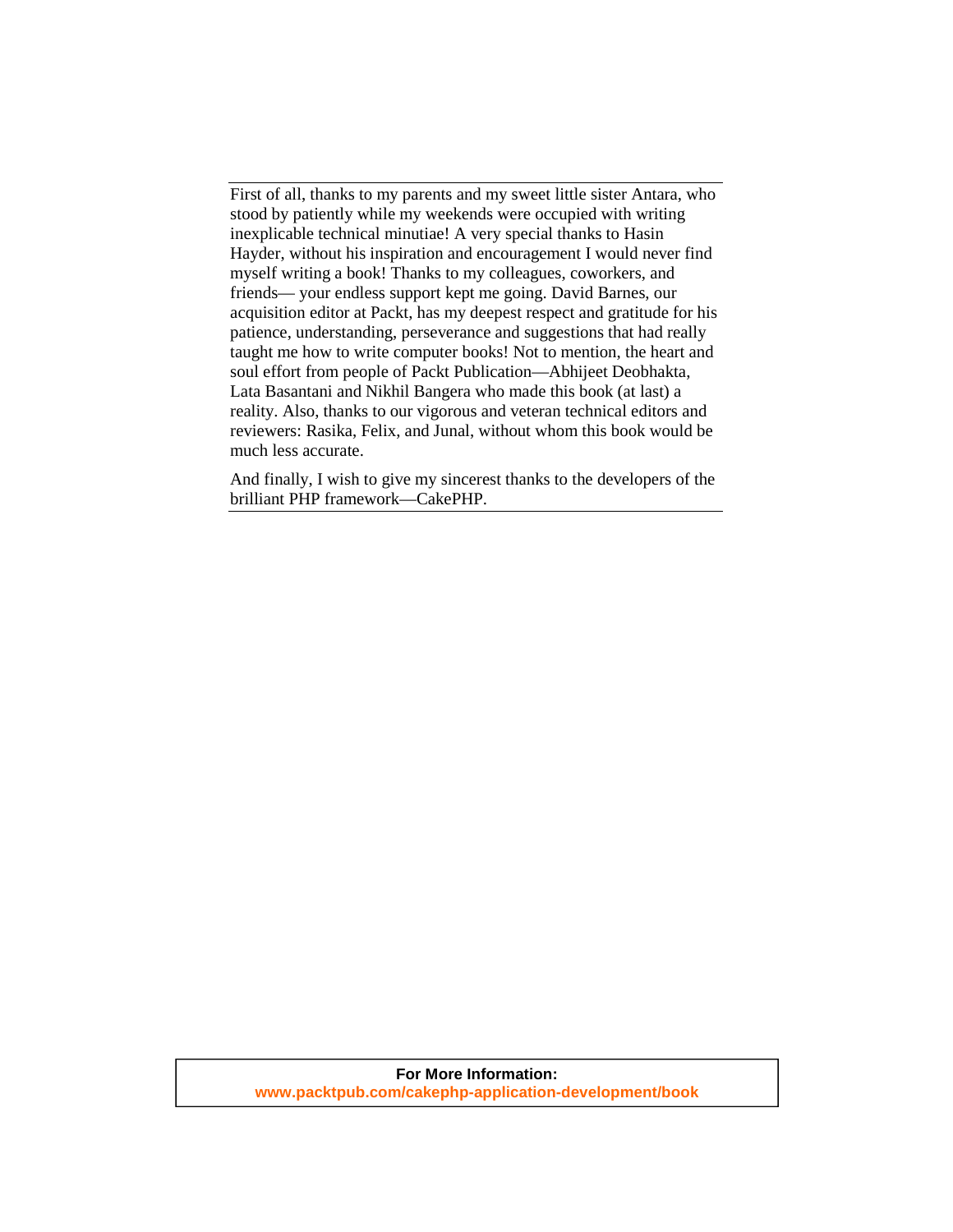# **CakePHP Application Development**

**Step-by-step introduction to rapid web development using the open-source MVC CakePHP framework** 

Cake is a rapid development framework for PHP that uses well-known design patterns and provides a structured framework that enables PHP users at all levels to rapidly develop robust web applications, without any loss of flexibility. It means you can code faster, your code is better, and it makes writing Web 2.0-style apps a snap.

This book builds on your knowledge as a PHP developer to provide a fast-paced, step-bystep tutorial in building CakePHP applications. The book is packed with example code and demo applications, so that you can see techniques in action.

### **What This Book Covers**

*Chapter 1* will take a look at: what CakePHP is, how CakePHP helps in structuring and maintaining the code, how CakePHP helps in reducing the development time and effort, and which version of Cake should be used.

*Chapter 2* will take a quick look at setting up Cake in our local machine.

*Chapter 3* will cover how to develop a small application that we'll call the "CakeTooDoo". It will be a simple to-do-list application, which will keep record of the things that we need to do—a shopping list, chapters to study for an exam, etc.

*Chapter 4* will cover the nuts and bolts of the CakePHP controller.

*Chapter 5* will be a thorough experience of some of the model basics.

*Chapter 6* will take an in-depth look at various types of associations and their uses.

*Chapter 7* will closely look at the different view components in CakePHP.

*Chapter 8* will cover one of the shell scripts called bake. We will build a simple blog using this tool where a user can post articles and comments.

*Chapter 9* will look at creating a new web application called 'Quickwall'.

*Chapter 10* will cover adding user authentication to our web application—Quickwall.

*Chapter 11* will take a look at how to use JavaScript and AJAX with CakePHP.

*Chapter 12* will take a look at adding more features to the Quickwall application.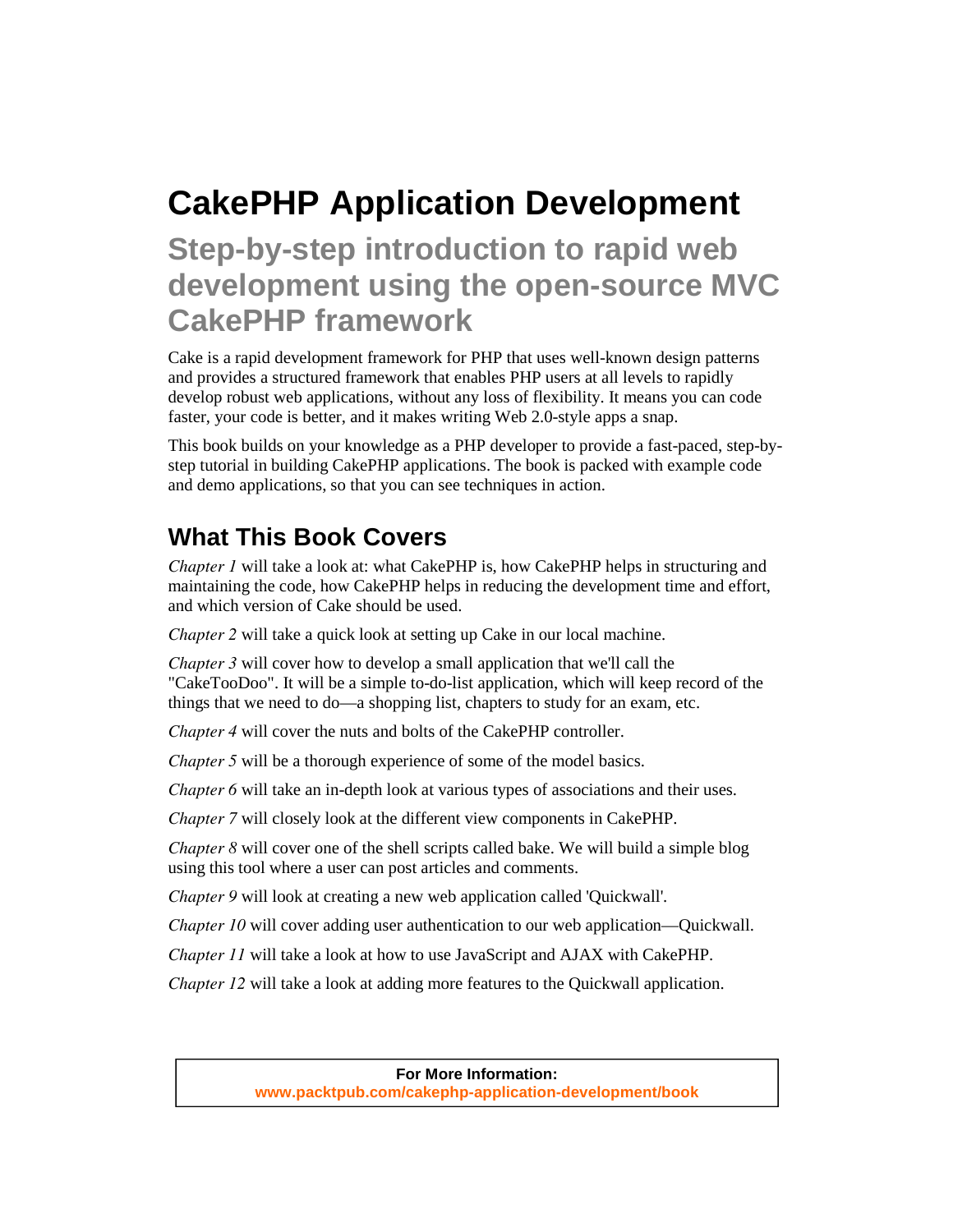# 4 Controllers: Programming Application Logic

 Controller, the name suggests its job—it controls, supervises, and manages. In CakePHP, controllers are the classes that handle browser requests and facilitate communication between models and views. It is the central hub where application logics are defined to control program flows of browser requests.

 In CakePHP, every public method of a controller is called 'action'. Each action represents a URL. When a URL is requested from browser, the respective controller action is invoked. A controller generally uses a model class to manipulate and process the user data. Once the data is processed, controller takes it from the model and forwards it to the appropriate view file. The view file is then sent back as the response and displayed in the user's browser. In such a way, controller coordinates between the user, the model, and the views.

In this chapter, we will learn the nuts and bolts of CakePHP controller. We will particularly find out:

- 1. How to interact with model classes from controllers
- 2. How to pass controller data to the view
- 3. How to create a controller action and use action parameters
- 4. How to get form data from view
- 5. How to redirect to another action
- 6. How to add common functionalities to all controllers
- 7. How to create reusable components that can be used to add functionalities to controllers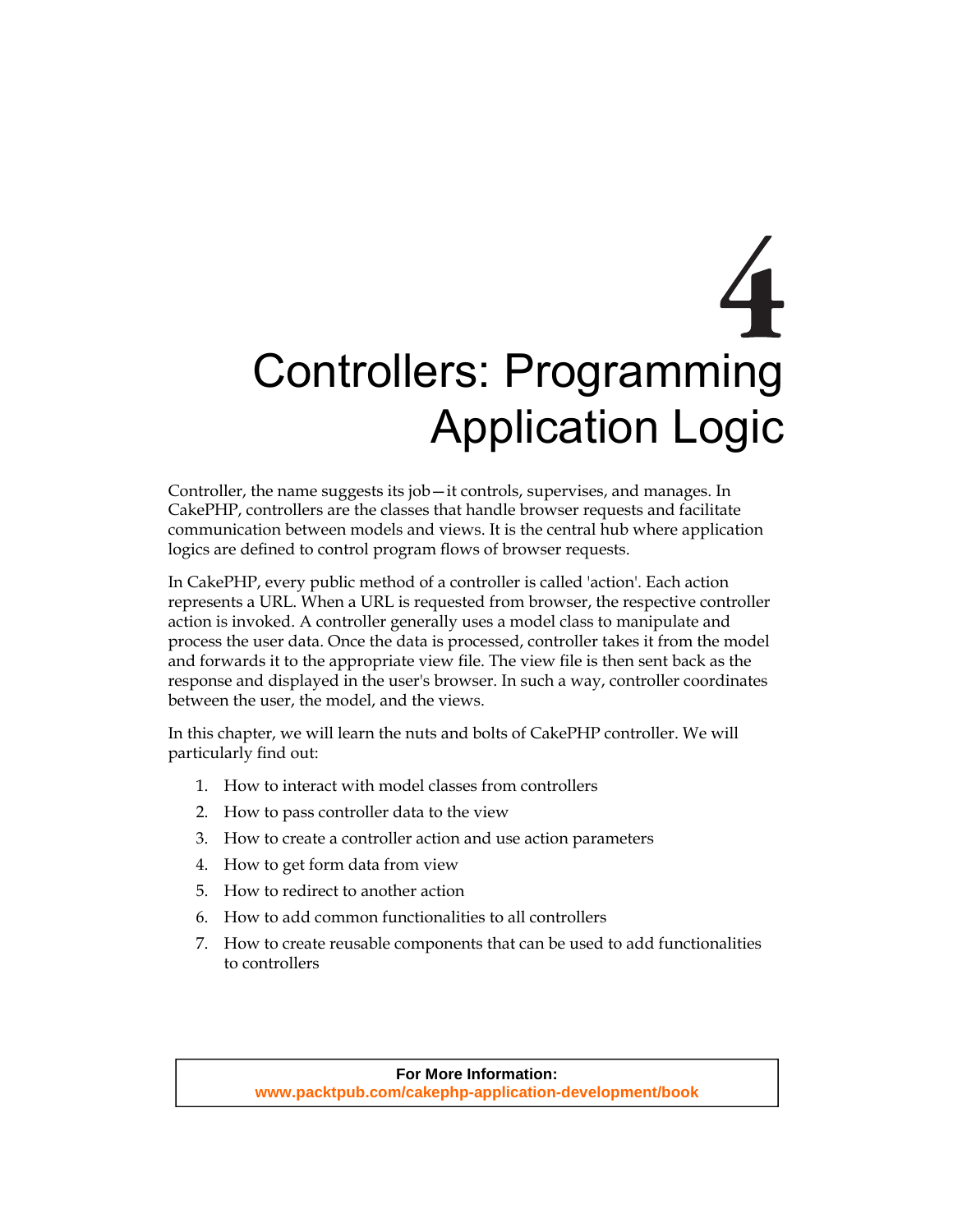# **Interacting with Model**

 Most commonly, one single controller manages the logic for one single model. In chapter 3, we already saw how CakePHP automatically finds out that relevant model's class name from a controller's name. The related model class is automatically associated and can be accessed from the controller — we don't need to configure it in the controller class explicitly. In the previous chapter, we also saw an example of this automatic binding. We created a TasksController class and CakePHP automatically found out and attached the related model Task (through its naming convention) with the controller. We were able to access the Task model from the TasksController as if that model class is a controller attribute (\$this->Task).

### **Attaching Models and Controllers**

In CakePHP, generally, every controller has one dependent model class. That's the way Cake is designed to be used. CakePHP will always look for a related model class for a controller through its naming convention unless a controller-model attachment is explicitly defined in that controller. Now, in some unusual situations, we may need a controller that does not have any dependency on any model class. In that case, we have to configure our controller to handle this scenario. Let's see how such a model-less controller can be created.

#### **Time for Action: Controller without a Model**

- 1. Put a fresh copy of CakePHP inside your web root folder. Rename the folder to applogic.
- 2. Inside the /app/controllers/ directory, create a new PHP file books\_controller.php and write the following code inside it.

```
 <?php
 class BooksController extends AppController {
    var $name = 'Books';
    var $uses = array(); function index() {
       //nothing's here
    }
 }
 ?>
```
3. Inside the /app/views/ directory, create a new folder books. Create a new view file named index.ctp there  $(\alpha_{\rm app}/\nu_{\rm iews}/\nu_{\rm jw})$  and  $\alpha_{\rm i}$ , ctp), with the following code:

```
 <h2>Packt Book Store</h2>
 <p>Coming Soon!</p>
```
**[ 50 ]**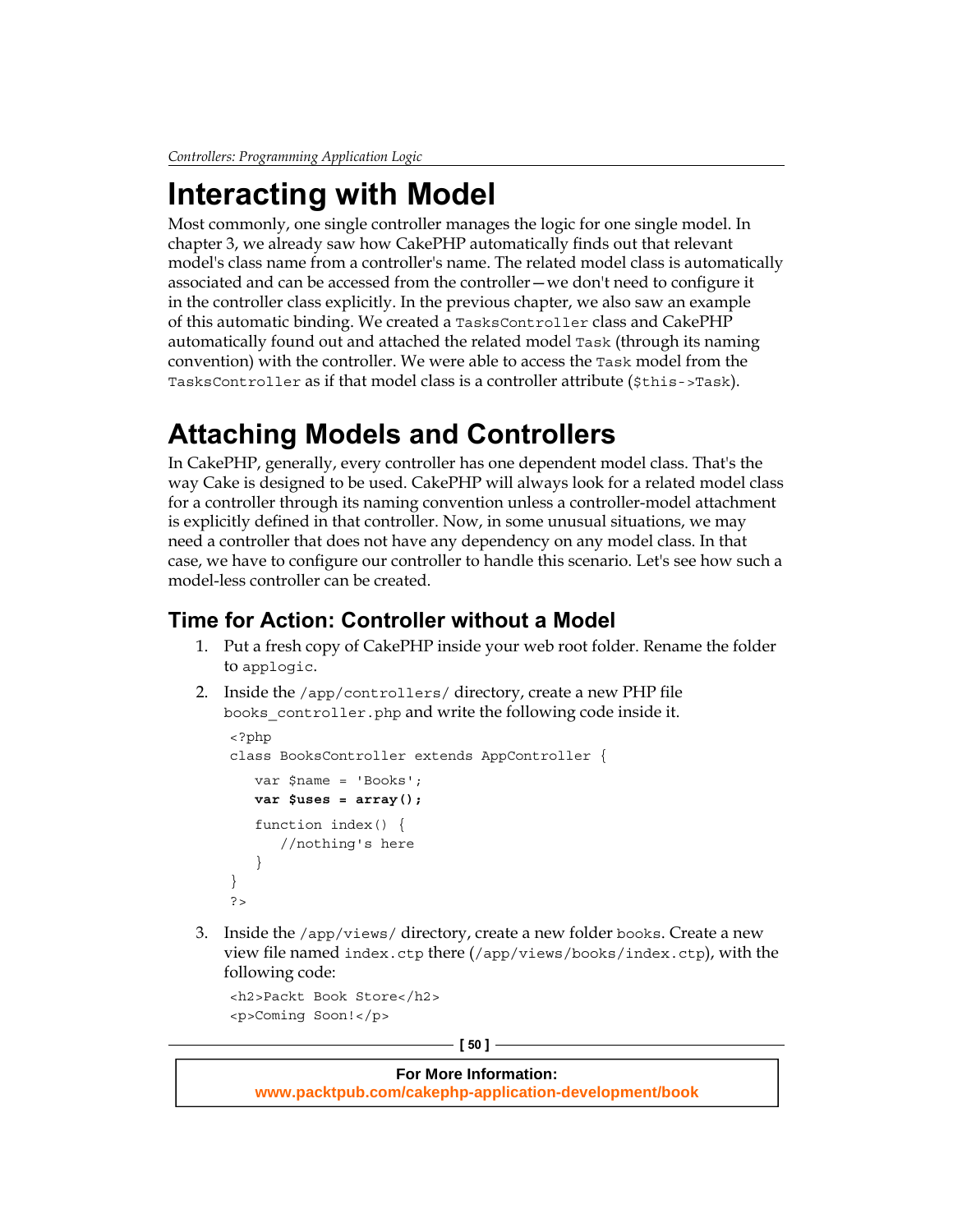4. Now, visit the following URL and see what shows up in the browser: http://localhost/applogic/books/

#### **What Just Happened?**

At first, we have created a new CakePHP project. We already know how to create and configure a new Cake project from Chapter 2. In this case, as we don't need any database, we did not set up the database configuration file  $\frac{\log p}{\cosh q}$  database. php). Cake will not find any database configuration file but it will work.

 We then created a controller class named BooksController. Inside the controller, we defined an attribute named \$uses. The \$uses attribute is a special controller attribute that is used to explicitly define the relevant model class name of a controller. If  $s$ uses is not defined, Cake tries to find out the relevant model name through its naming convention. We assigned an empty array to this suses attribute in BooksController. It means that BooksController does not use any model class. We could also assign \$uses to null like the following, which would also do the same:

 $var$   $guess = array()$ ;

We then wrote an action named index() inside the BooksController. And, we also created the corresponding view file  $(\text{app}/\text{books}/\text{index}.\text{ctp})$  for this particular action.

The  $index()$  action contains no code. And hence, when this action will be requested, Cake will just render its related view file.

When someone visits the URL http://localhost/applogic/books/, the default action (that is index()) of the BooksController is invoked, and the related view file is rendered. It displays something like the following in the browser:



**[ 51 ]**

**For More Information: [www.packtpub.com/cakephp-application-development/book](http://www.packtpub.com/cakephp-application-development/book)**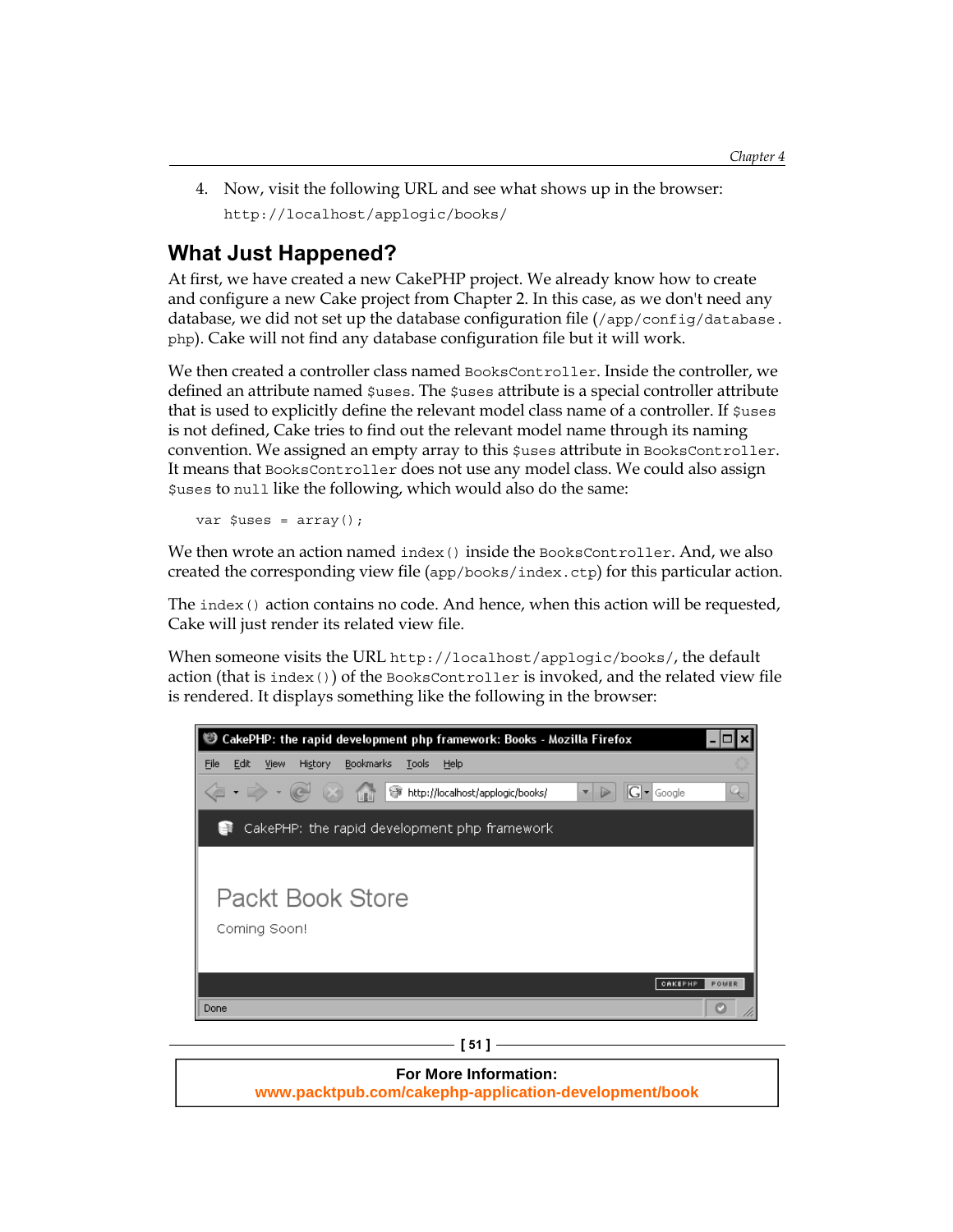In CakePHP, we can associate models with controllers in 2 ways:

- 1. Automatic binding: CakePHP automatically binds a model with a controller through its naming convention. Like a controller named BooksController will be tied with a model named Book automatically (unless something else is manually defined).
- 2. **Manual binding**: If we want to override the automatic binding, we can assign \$uses controller attribute to an array of models. Those models will be available to the controller.



'Convention over configuration' is one of the principal philosophies of CakePHP framework. It is recommended to follow the naming conventions of controllers and models and let Cake attach related controllers and models automatically. It would simplify things.

We have already seen how the second method (Manual binding) works. We assigned an empty array to \$uses attribute of BooksController to tell Cake that this controller has no dependency on any model class. We could also manually attach more than one model(s) to a controller using the suses attribute. In that case, we just have to put all the model names in the suses attribute, like this:

```
$uses = array ( 'ModelName1', 'ModelName2' ) ;
```
We just learnt how controllers can be tied up with models. Now, we will see how they can interact with the presentation files, a.k.a views.

## **Action, Parameters, and Views**

In CakePHP, actions are public methods of controllers that represent URLs. A general Cake URL contains suffixes like /controller\_name/action\_name and from this pattern Cake automatically maps the URL with a controller's action. Again, every such controller action can automatically call a view file that contains the display logic for that particular action. The appropriate view file is determined from the controller and action names. As an example, if the index() action of the BooksController is requested, the view file in /app/views/books/index.ctp will be rendered. We very often need to supply processed data to those view files from controllers, so that we can present the data in a suitable format to the user.

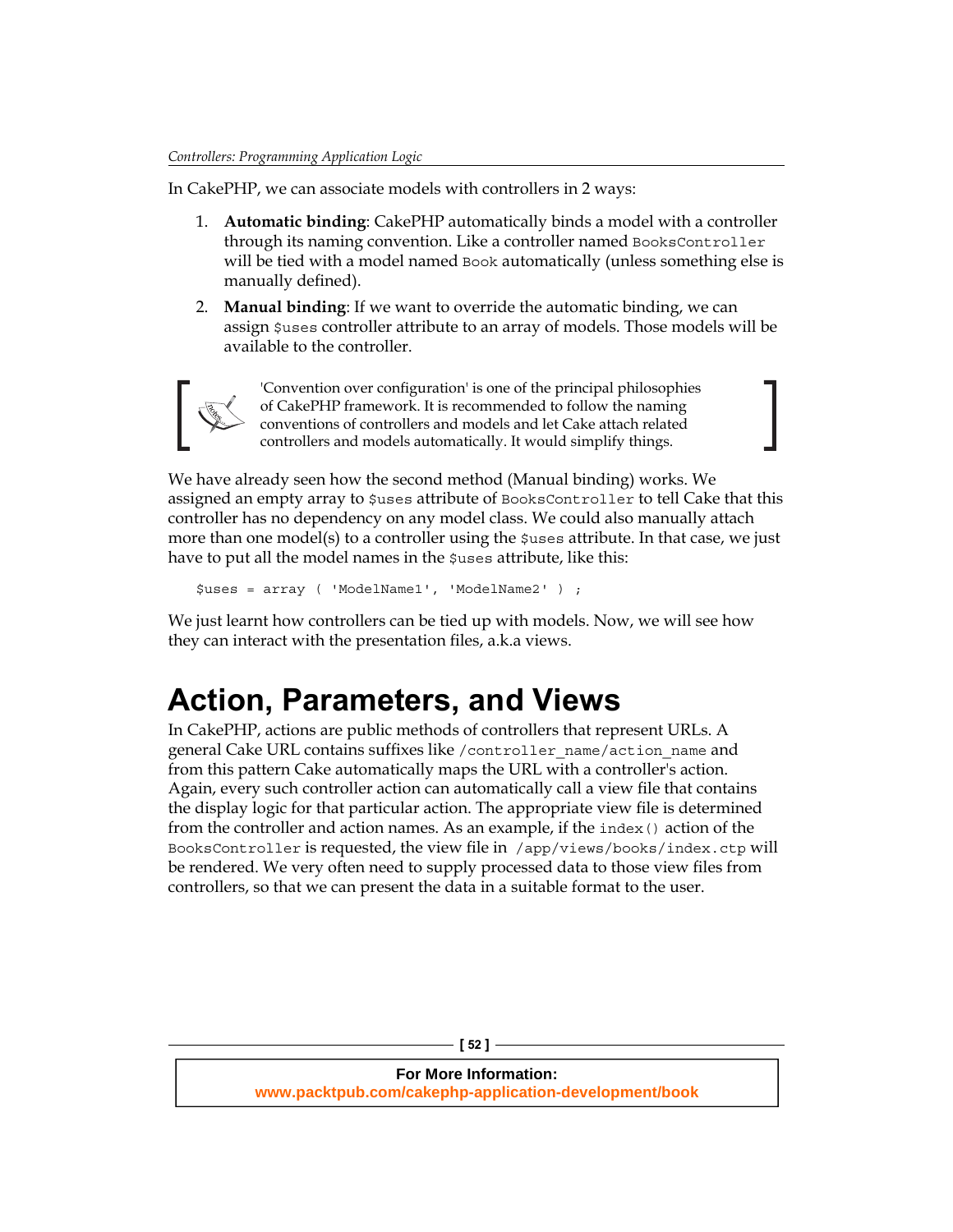### **Interacting with View**

CakePHP determines the appropriate view file for a controller's action by its naming convention. Controller can also supply processed data to those view files. To do that we can use the controller method  $set()$ . In chapter 3, we saw some uses of this set () method. In this section, we will learn some more on how we can interact with view files from controllers.

#### **Time for Action: Passing Variables to a View**

```
1. Change the index() action of the BooksController (/app/controllers/
   books_controller.php).
     <?php
     class BooksController extends AppController {
        var $name = 'Books';
       var $uses = array();
        function index() {
           $this->set('page_heading', 'Packt Book Store'); 
           $book = array (
                    'book_title' => 'Object Oriented Programming 
                                                          with PHP5',
                    'author' => 'Hasin Hayder',
                    'isbn' => '1847192564',
                    'release_date' => 'December 2007'
                   );
           $this->set($book); 
           $this->pageTitle = 'Welcome to the Packt Book Store!';
        }
     }
     ?>
```
2. Change view file index.ctp  $(\alpha_{\rm app}/\nu_{\rm i}$ ews/books/index.ctp) with the following code:

```
 <h2><?php echo $page_heading; ?></h2>
 <dl>
 <lh><?php echo $bookTitle; ?></lh>
 <dt>Author:</dt><dd><?php echo $author; ?></dd>
 <dt>ISBN:</dt><dd><?php echo $isbn; ?></dd>
 <dt>Release Date:</dt><dd><?php echo $releaseDate; ?></dd>
\langledl>
```
3. Now enter the following URL in your browser.

http://localhost/applogic/books/.

**[ 53 ]**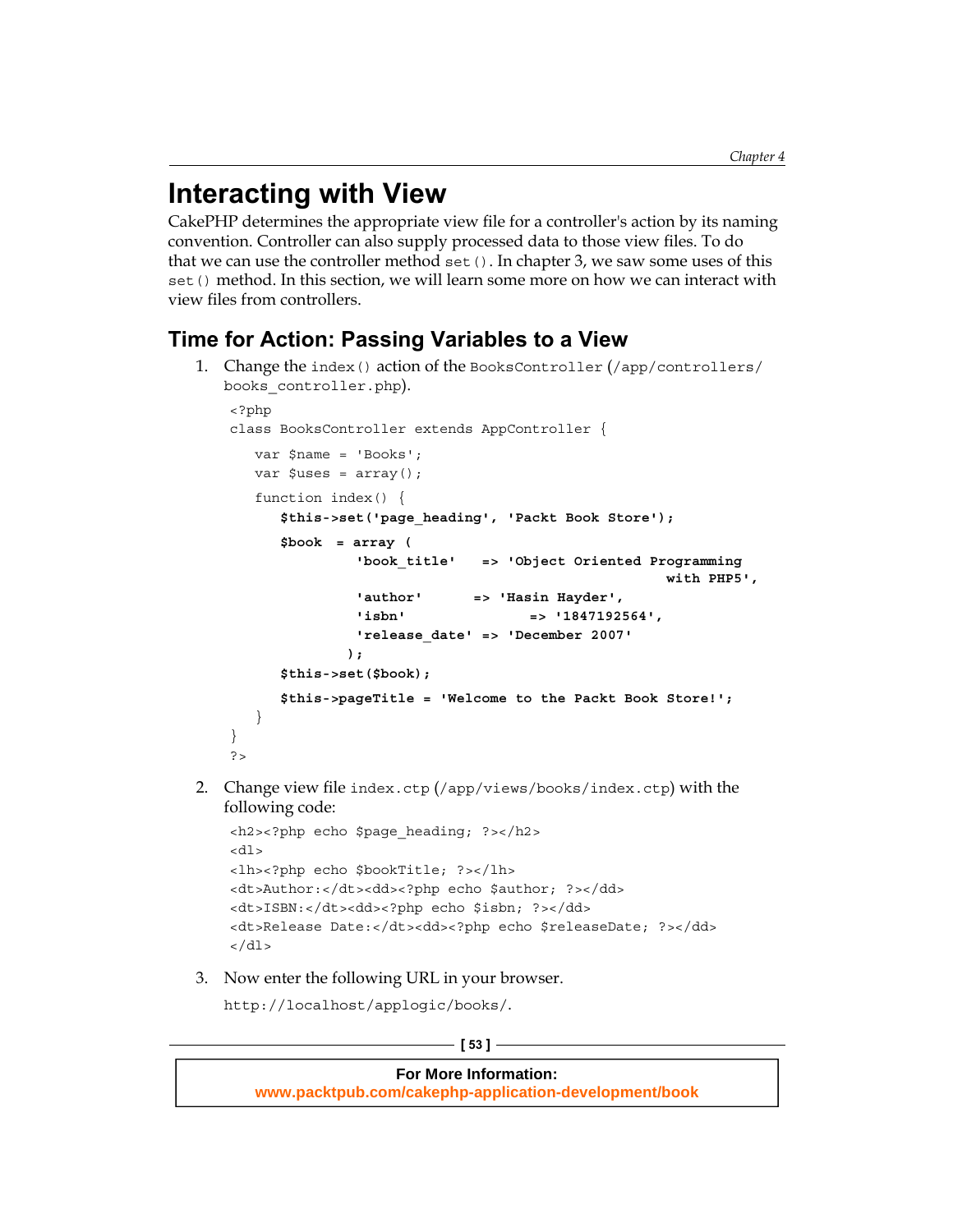*Controllers: Programming Application Logic*

#### **What Just Happened?**

In the index () action, we first used the set () method to set a view variable named page\_heading.

\$this->set('page\_heading', 'Packt Book Store');

The first parameter of set () specifies the view variable's name and the second parameter defines its value. In the view file, in the first line, we simply printed out the \$page heading variable that displays the text Packt Book Store (that was set in the controller).

In the index() action, we then created an associative array named \$book.

```
$book = array ( 'book_title' => 'Object Oriented Programming with 
PHP5',
             'author' => 'Hasin Hayder',
             'isbn' => '1847192564',
              'release_date' => 'December 2007'
 );
```
And then passed this array to the view files using the set () method like this:

```
$this->set($book);
```
As we can see, the set () method can take a single parameter as well. We can create an associative array (as we created the \$book array) and pass that array to the set () method. It will automatically set all these key=>value pairs of the associative array respectively, as view variables and their values. This method can be pretty handy if we want to assign a set of variables to the view quickly. One thing to be noted, in this case, all the underscored array keys will become CamelCased view variables. Like, in our case, the book title and release date keys set in the controller became \$bookTitle and \$releaseDate variables in the correspondent view. Inside the view file, we then printed out all those variables set through the associative array \$book.

Lastly, in the controller action, we defined a controller attribute named  $\epsilon_{\text{pageTitle}}$ .

\$this->pageTitle = 'Welcome to the Packt Book Store!';

#### **For More Information:**

**[www.packtpub.com/cakephp-application-development/book](http://www.packtpub.com/cakephp-application-development/book)**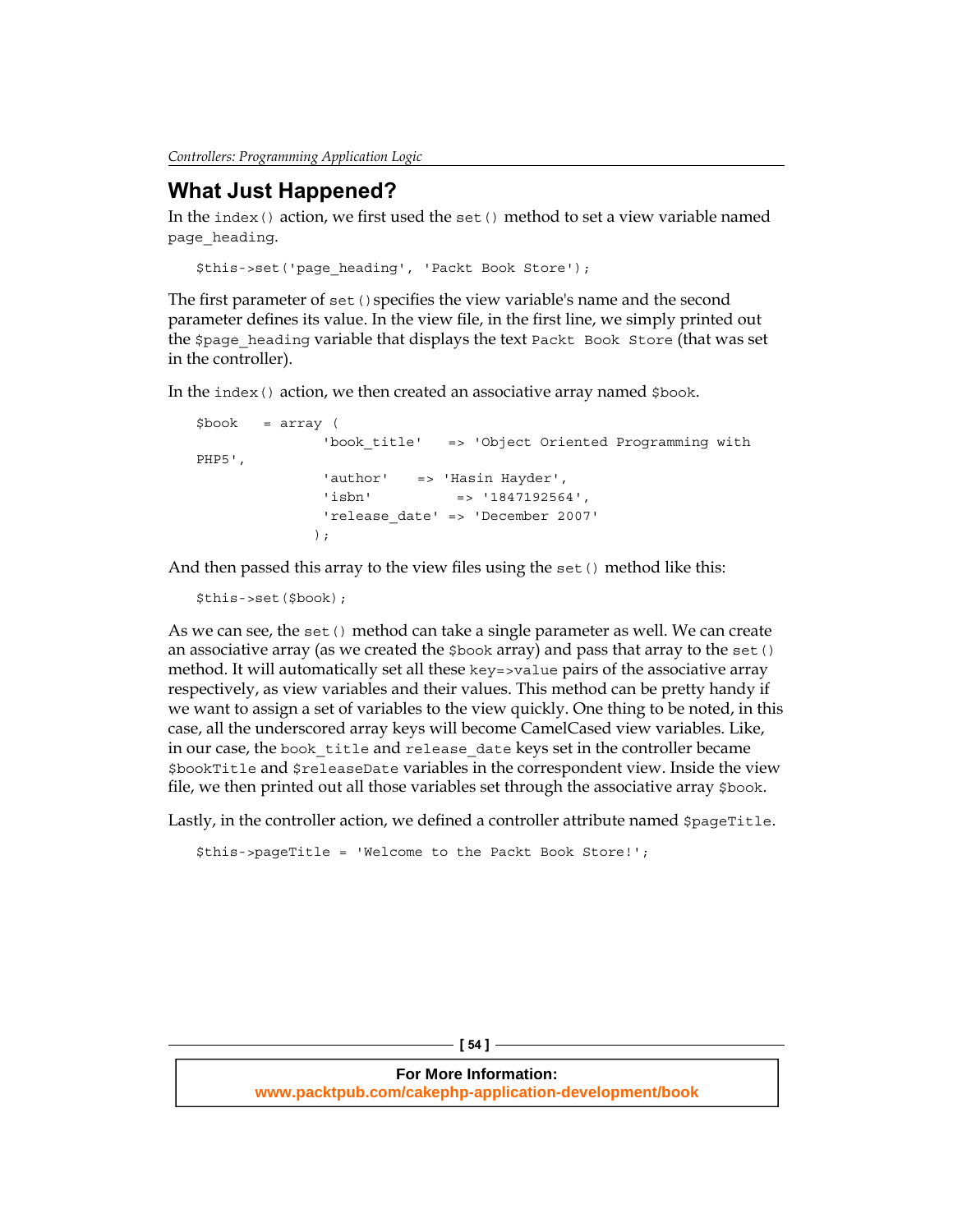\$pageTitle is a special attribute that sets the title of the rendered page. Now, if we visit this page it would look something like the following:



### **Actions and Parameters**

In chapter 3, we already learned how parameters can be passed to a controller action by adding suffixes to the URL. A typical Cake URL looks like this: http://yourhost/controller/[/action][/parameters]. The elements in the URL that are appended to the hostname and separated by / are known as request parameters. We will now see more closely how these request parameters are handled by controller actions.

#### **Time for Action: Understanding Actions and Parameters**

1. Change the index() action of the BooksController like the following:

```
 <?php
 class BooksController extends AppController {
    var $name = 'Books';
   var $uses = array();
    function index( $id = 0 ) {
       $books = array (
                       '0' => array (
                             'book_title' => 'Object Oriented 
                                              Programming with PHP5',
```
#### **For More Information:**

**[www.packtpub.com/cakephp-application-development/book](http://www.packtpub.com/cakephp-application-development/book)**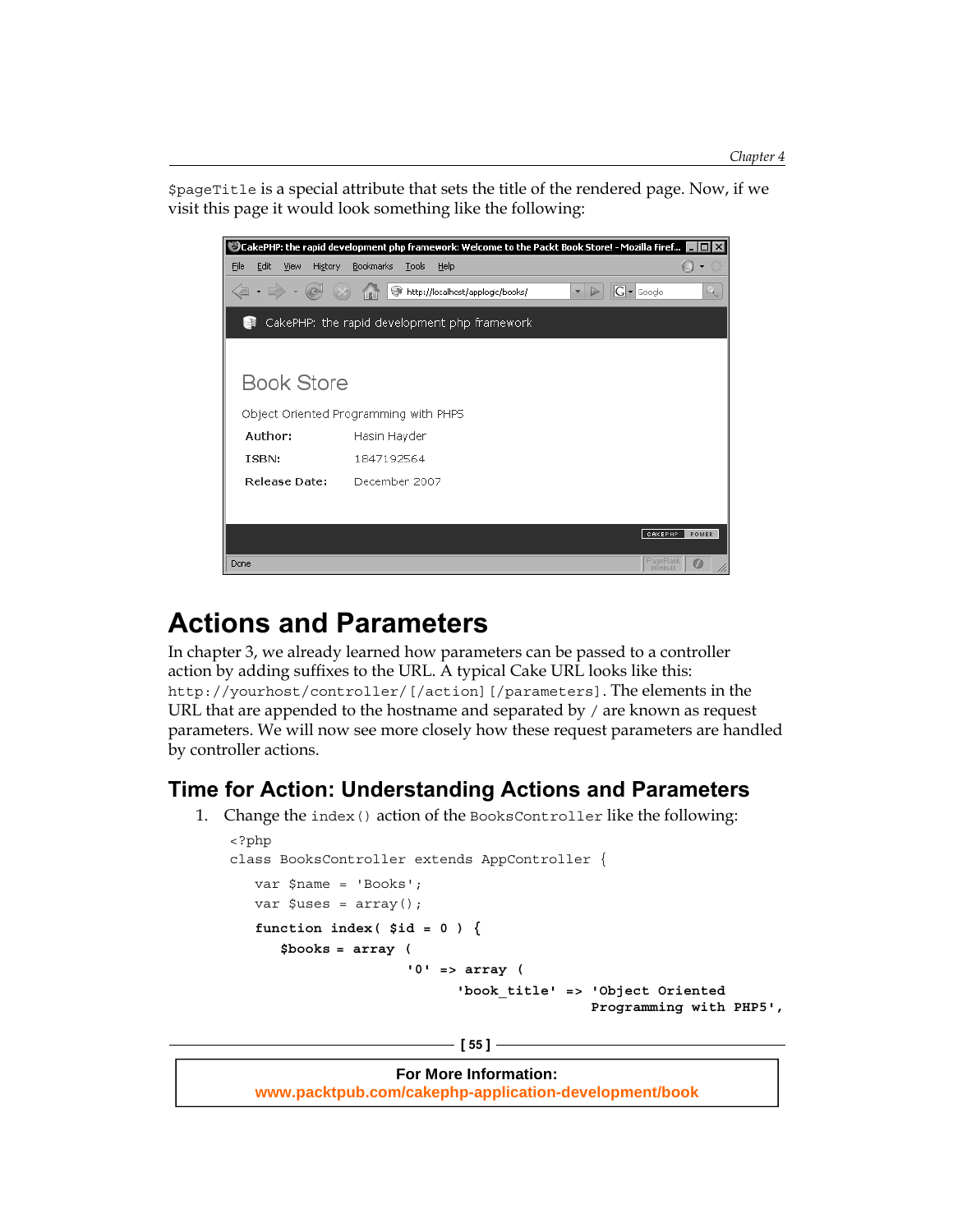*Controllers: Programming Application Logic*

```
 'author' => 'Hasin Hayder',
                           'isbn' => '1847192564',
                           'release_date' => 'December 2007'
 ),
                      '1' => array (
                           'book_title' => 'Building Websites 
                                           with Joomla! v1.0',
                           'author' => 'Hagen Graf',
                           'isbn' => '1904811949',
                           'release_date' => 'March 2006'
 )
 ); 
           $id = intval($id);
         if( $id < 0 || $id >= count($books) ) {
           $id = 0;
         } 
         $this->set($books[$id] );
         $this->set('page_heading', 'Book Store');
         $this->pageTitle = 'Welcome to the Packt Book Store!';
      }
    }
    ?>
```
2. Now visit the following links and see what shows up in the browser:

```
http://localhost/applogic/books/index/0
http://localhost/applogic/books/index/1
http://localhost/applogic/books/index/xyz
```
#### **What Just Happened?**

We first recreated the BooksController's action index(). The index() action can take a parameter named \$id:

```
function index($id = 0) {
```
That means, if someone requests the URL http://localhost/applogic/books/ index/1, the  $\sin$  parameter of the index() action will be set to 1. The default value of the parameter \$id is 0. So, if no request parameter is provided through URL (like http://localhost/applogic/books/index/), the parameter \$id will have the value 0.

**[ 56 ]**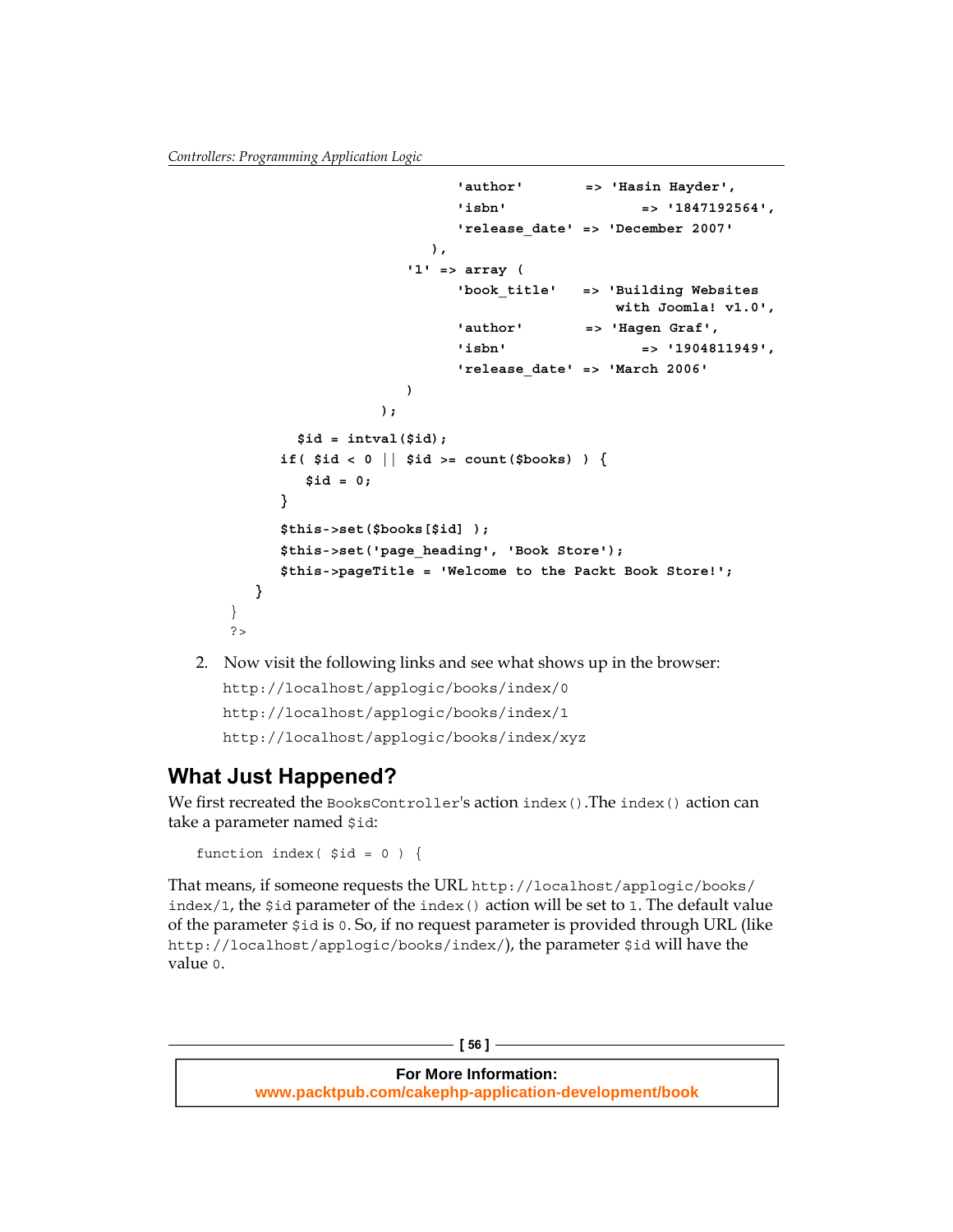We also defined an array named  $$books\ inside the\ index()$  action. The  $$books\ array$ has two elements containing information about two different books.

```
$books = array (
                  '0' => array (
                       'book title' => 'Object Oriented
Programming with PHP5',
                        'author' => 'Hasin Hayder',
                        'isbn' => '1847192564',
                        'release date' => 'December 2007'
\,), \,'1' => array (
                        'book title' => 'Building Websites with
Joomla! v1.0',
                       'author' => 'Hagen Graf',
                       'isbn' = > '1904811949',
                        'release_date' => 'March 2006'
 )
               );
```
Now, we want to show the appropriate book information depending on the request parameter. That is if 0 is supplied as the request parameter, we will show information of the 0<sup>th</sup> book. We can get the request parameter's value through \$id. We just passed the  $$id<sup>th</sup>$  element of the  $$books$  array to the view file:

\$this->set(\$books[\$id] );

The view file (/app/views/books/index.ctp) that we created in the previous *Time for Action* will work for this one too, without any change. Now, if someone visits the URL http://localhost/applogic/books/index/0, the index() action will show the information of the first book. If 1 is supplied as parameter  $\ddot{\varsigma}$  id, the second book's information will be displayed.



**[ 57 ]**

**For More Information: [www.packtpub.com/cakephp-application-development/book](http://www.packtpub.com/cakephp-application-development/book)**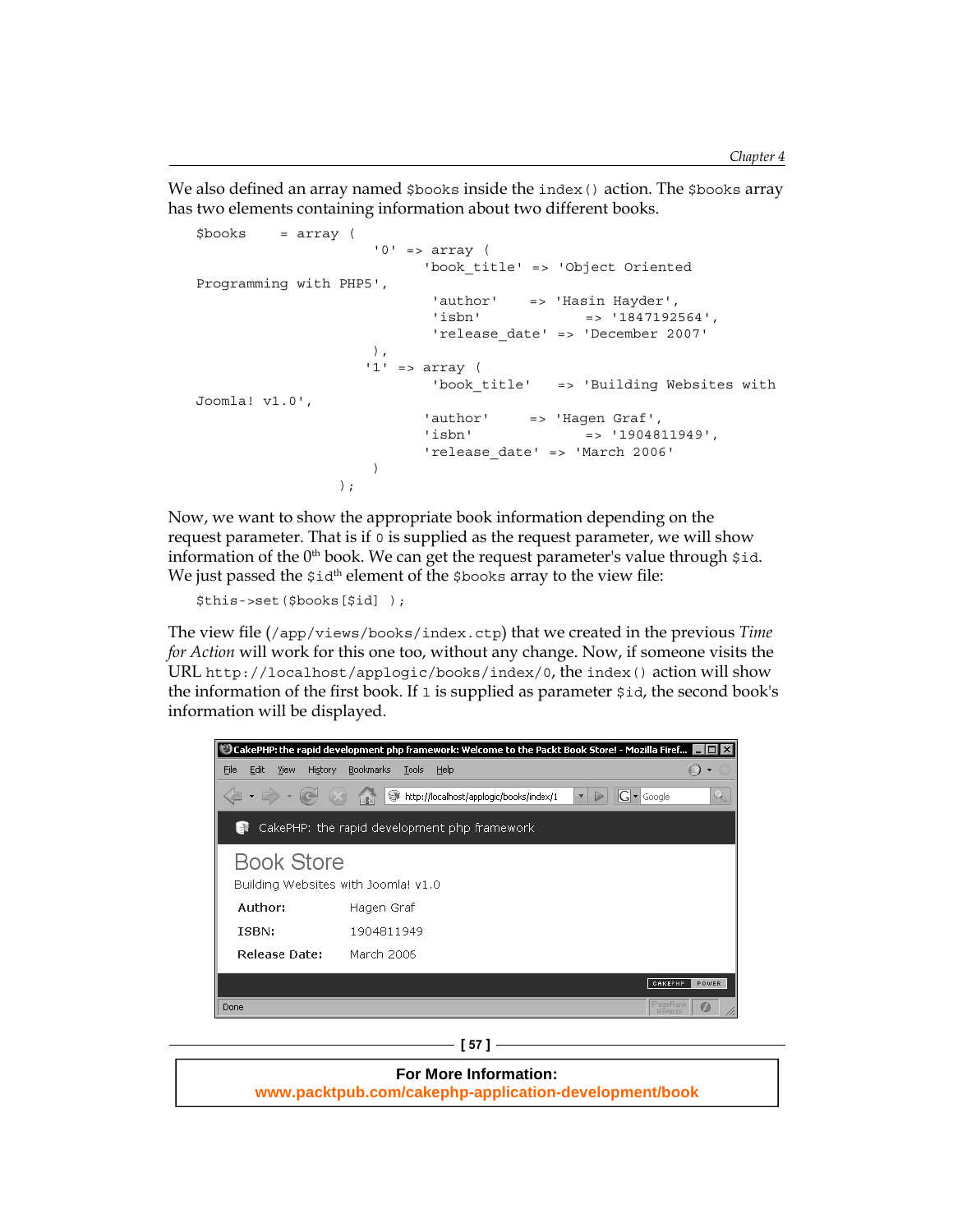*Controllers: Programming Application Logic*

But what if the parameter supplied has got a value that is unacceptable parameter like a non integer, or an integer that is less than  $\theta$  or greater than 1 (the highest index of the \$books array). In those cases, our code would just throw errors. To handle these exceptional cases, we added an if condition in the action. If any of those exception happens, we made  $\sin = 0$ , so that we can bypass the errors gracefully.

```
$id = interval ($id);if($id < 0 || $id >= count ($books) ) {
$id = 0;}
```
Now if we go to the URL http://localhost/applogic/books/index/xyz, it would just show the information of the first book.



Following the same technique, we can have more than one parameter for a particular action. In the next *Time for Action*, we will see an example of such a controller action.

#### **Time for Action: Handling more than One Request Parameter**

1. Create a new controller MathsController with the following code:

```
 <?php
 class MathsController extends AppController {
    var $name = 'Maths';
   var $uses = array();
```
**[ 58 ]**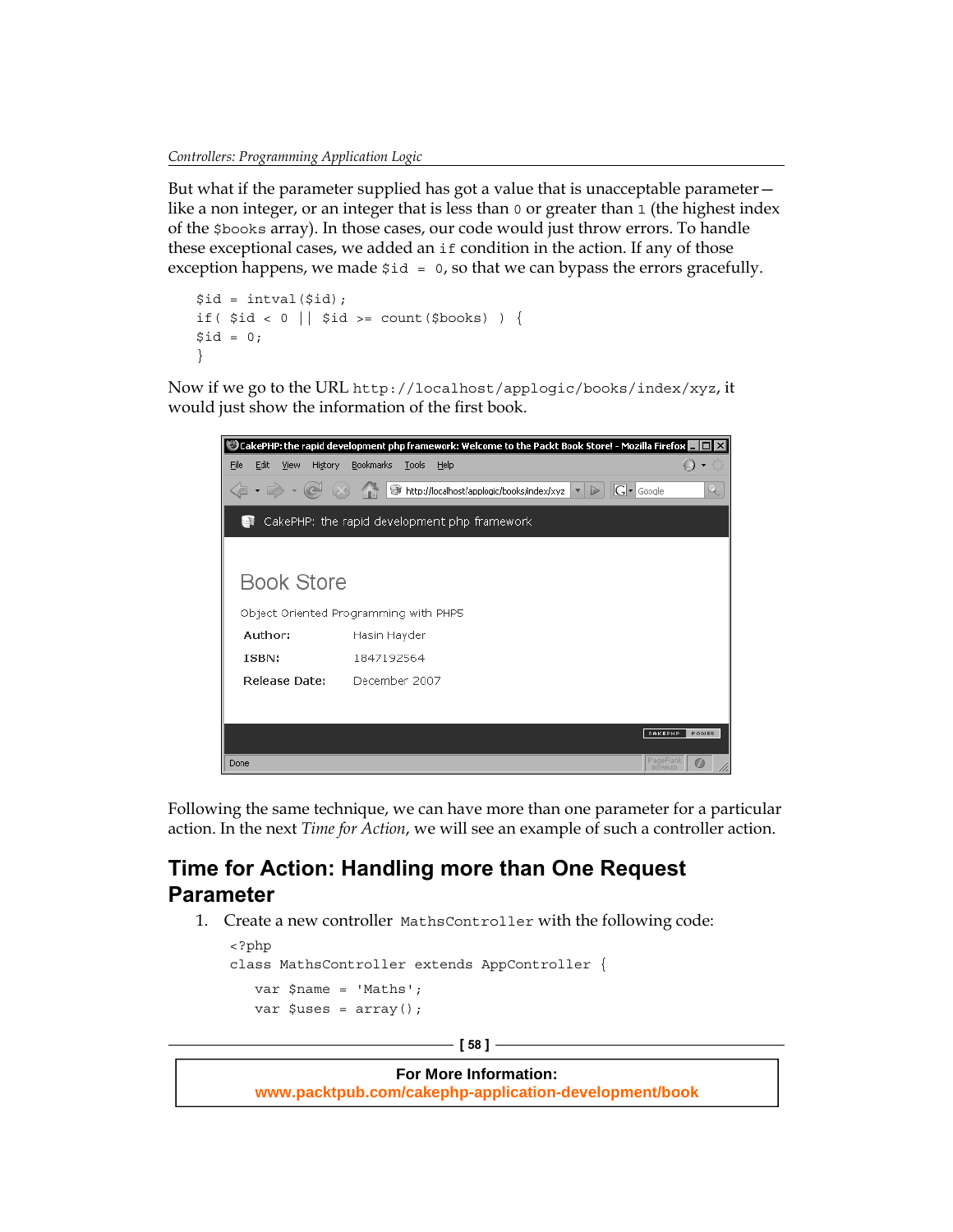```
 function add_digits( $digit1 = 0, $digit2 = 0, $digit3 = 0 ) {
       $sum = intval($digit1) + intval($digit2) + intval($digit3);
       $this->set('sum', $sum);
    }
 }
 ?>
```
2. Create its corresponding view file add digits.ctp  $/(app/views/maths/$ add digits.ctp) using the following code:

<h2>The sum is equal to <?php echo \$sum; ?></h2>

3. Now visit the following links and see what shows up in the browser:

```
 http://localhost/applogic/maths/add_digit/1/2/3
 http://localhost/applogic/books/index/1/2
```
#### **What Just Happened?**

We first created a new controller named MathsController. Inside the controller, we wrote an action called add  $\text{digits}($ ). The add  $\text{digits}($ ) action takes 3 parameters. Each having a default value 0. When this action is requested through URL, it would sum up the digits and pass the result to its view file. We created a very simple view file to display the sum supplied from the controller action. Now, if we visit the URL http://localhost/applogic/maths/add\_digits/1/2/3 it should display the sum of the three numbers 1, 2 and 3, like the following:



**[ 59 ]**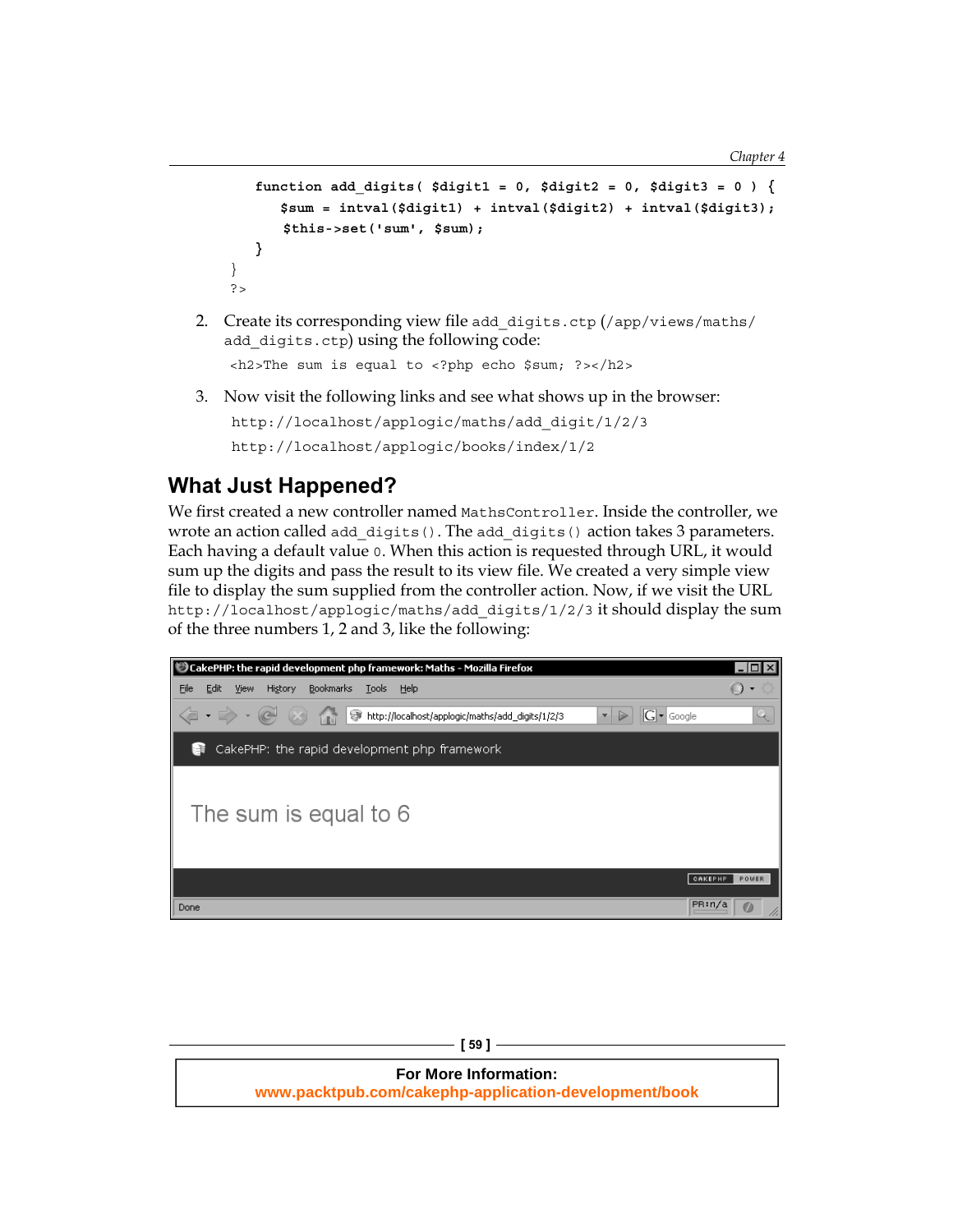#### **How Cake Handles an Incoming Request?**

Cake automatically routes to the appropriate controller and action. It also loads the appropriate model class and displays the correct view file. If all the conventions are followed correctly, it always does the right thing for us without any extra configuration. We will now skim through the whole process to have a clearer understanding of how Cake handles incoming requests. Let's take the BooksController example and assume a request has arrived in the URL http://localhost/applogic/books/index/123. Now, let's see what Cake will basically do with this request:

- 1. Cake accepts an incoming request from a browser. It determines the target controller's name that should handle this particular request from the first request parameter. In this case, the target controller is the BooksController.
- 2. It instantiates an object of class BooksController found in the file books\_controller.php in the directory /app/controllers/.
- 3. It loads the related model class Books from the file books .php found in the directory /app/models/. In our case, the target controller is 'configured' to use no model and hence actually it does not load or look for any related model class.
- 4. The next request parameter suggests the action to be invoked in the target controller. If no second request parameter is provided, it routes to the default action that is index(). In this case, there is a second parameter and it suggests the target action is  $index()$ .
- 5. Cake invokes that target action of the target controller, that is the index() action of our BooksController. If some additional parameters are supplied with the request, Cake passes them as parameters while calling the target action. In our case, one additional request parameter is provided with value 123. So, 123 is passed to the index() method of BooksController as parameter.
- 6. It locates the appropriate view file from the target controller and target action's names that is the file index.ctp inside the directory  $\langle$ app $\langle$ views $\rangle$ books/. It passes view variables that were set in the controller action to that file. It then renders that view file and the rendered view is sent to browser as a response.

So, this is how an incoming request is generally handled by Cake. We can, though, override the default behavior by configuring our controllers, models or routes. We will learn about them all through this book. So keep reading...

**[ 60 ]**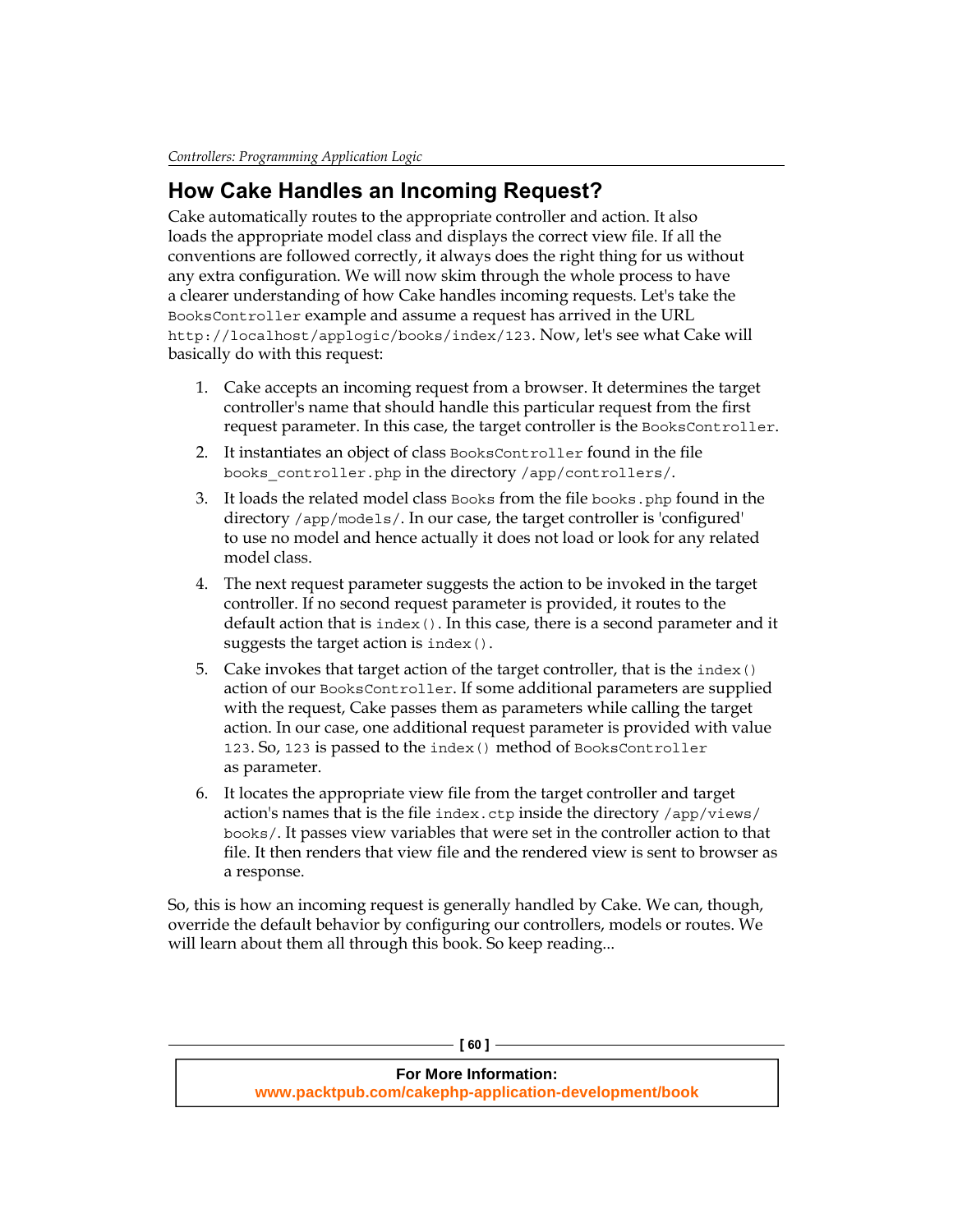### **Getting Post Data from the View**

HTML forms are the most common way of taking user inputs in web applications. In chapter 3, we already saw how to create simple HTML forms using CakePHP's FormHelper. In this section, we will see how to access the submitted form data from a controller action. Let's dive into it.. .

#### **Time for Action: Getting Post Data from the View**

1. Create a controller class UsersController using the following code and save it as users controller.php inside the /app/controllers/ directory.

```
 <?php
 class UsersController extends AppController {
    var $name = 'Users';
   var $uses = array();
    function index() {
       if (!empty($this->data)) {
          //data posted
          echo $this->data['name'];
          $this->autoRender = false;
       }
    }
 }
 ?>
```
2. Create a view file named index.ctp inside the  $/$ app/views/users/ with the following code:

```
 <?php echo $form->create(null, array('action' => 'index'));?>
 <fieldset>
 <legend>Enter Your Name</legend>
 <?php echo $form->input('name'); ?>
 </fieldset>
 <?php echo $form->end('Go');?> .
```
3. Now visit the following links and see what shows up in the browser:

```
http://localhost/applogic/users/.
```
#### **What Just Happened?**

Before going through the code, let's first learn about a special controller attribute \$data. This attribute is used to store the POST data sent from HTML forms to the controller. When some data is submitted from an HTML form, Cake automatically fills up the attribute \$data with the posted data. That's all we need to know. Now, we are ready to step forward and check out what the above piece of code is actually doing.

```
For More Information: 
www.packtpub.com/cakephp-application-development/book
                        [ 61 ]
```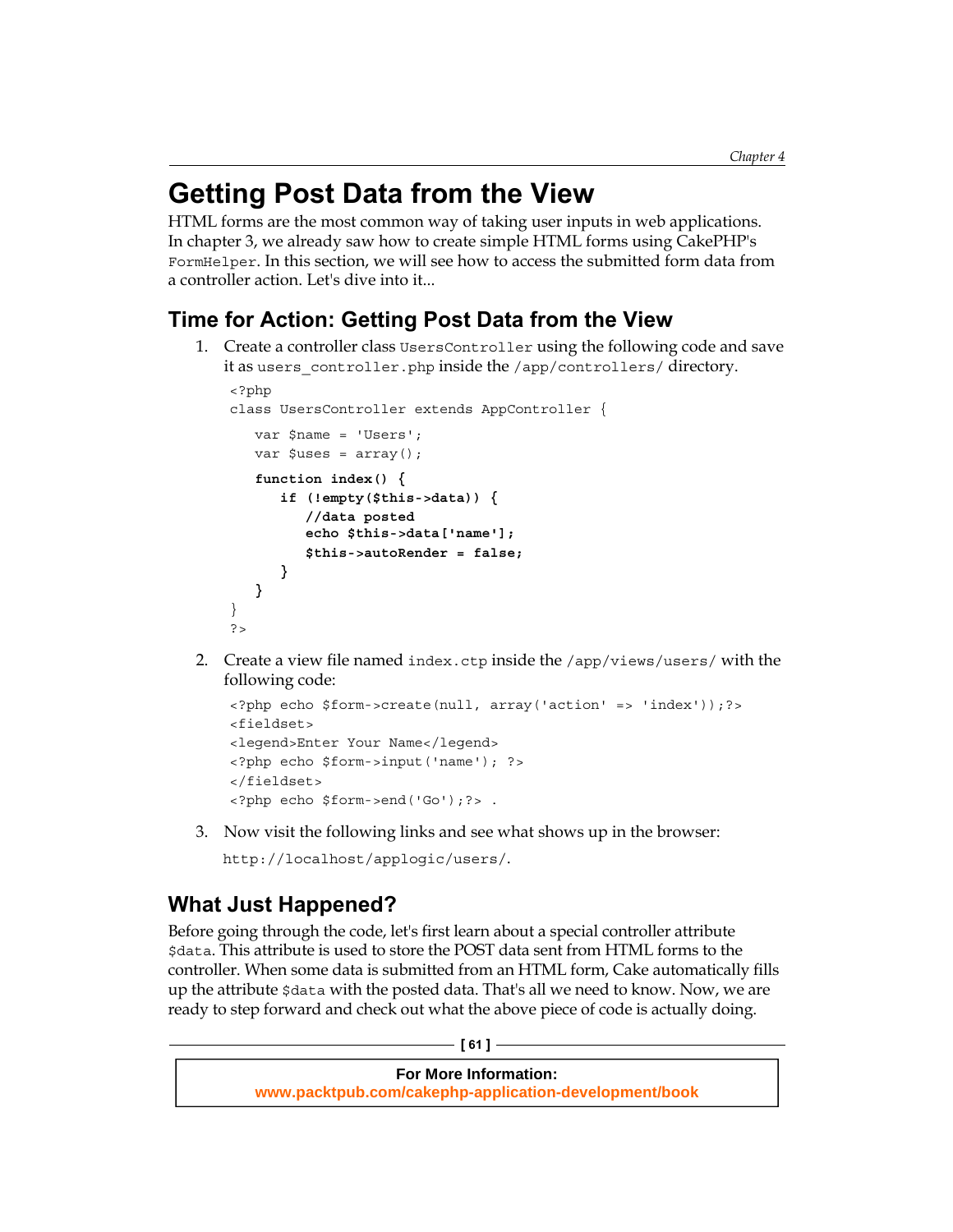*Controllers: Programming Application Logic*

In the first line of the index () action, we checked if  $$$ this->data attribute is empty. If \$this->data is not empty, this means some data is submitted from an HTML form. In that case, we will execute the codes inside the  $if\{\}\text{block.}$  Let's ignore what's going on inside this block for now and check out what's going to happen if no data is submitted. In that case, we will skip the  $if\{\}$  block and directly render the corresponding view file (/apps/views/users/index.ctp).

 Inside the view, we created a simple form using CakePHP's built-in FormHelper. We will learn more about the FormHelper in Chapter 7. For now, just understand that we can define the model name through the first parameter of the FormHelper's  $c$ reate() method. In our case, we defined it as  $null$ , which means the form fields do not belong to any model. And in the second parameter, we specified that the form is to be submitted to the index() action of the current controller.

<?php echo \$form->create(null, array('action' => 'index'));?>

We then created a text input field using the input  $()$  method of the FormHelper. As we want to take user's name using this field, we supplied name as a parameter to this input() method.

<?php echo \$form->input('name'); ?>

This input () method will generate an HTML input element like this:

<input type="text" id="Name" value="" name="data[name]"/>

At the end of this view file, we ended the form with a submit button called Go created using the FormHelper's end() method. Now, if we visit the page http://localhost/applogic/users/ it will display a form like the following:

| CakePHP: the rapid development php framework: Users - Mozilla Firefox                                                                                                                                                   |          |  |
|-------------------------------------------------------------------------------------------------------------------------------------------------------------------------------------------------------------------------|----------|--|
| Bookmarks Tools Help<br>Edit<br>History<br><b>File</b><br><b>View</b>                                                                                                                                                   |          |  |
| $\left\langle \Box$ + $\Box$ + $\left(\overline{C}^{j}\right)\right\rangle$ + $\left(\overline{C}^{j}\right)\left\langle \overline{R}\right\rangle$ + $\left[\overline{\S}^{j}\right]$ http://localhost/applogic/users/ | ×.<br>ID |  |
| CakePHP: the rapid development php framework<br>Ð                                                                                                                                                                       |          |  |
| <b>Enter Your Name</b><br>Name<br>Go                                                                                                                                                                                    |          |  |
| Done                                                                                                                                                                                                                    |          |  |

**For More Information: [www.packtpub.com/cakephp-application-development/book](http://www.packtpub.com/cakephp-application-development/book)**

**[ 62 ]**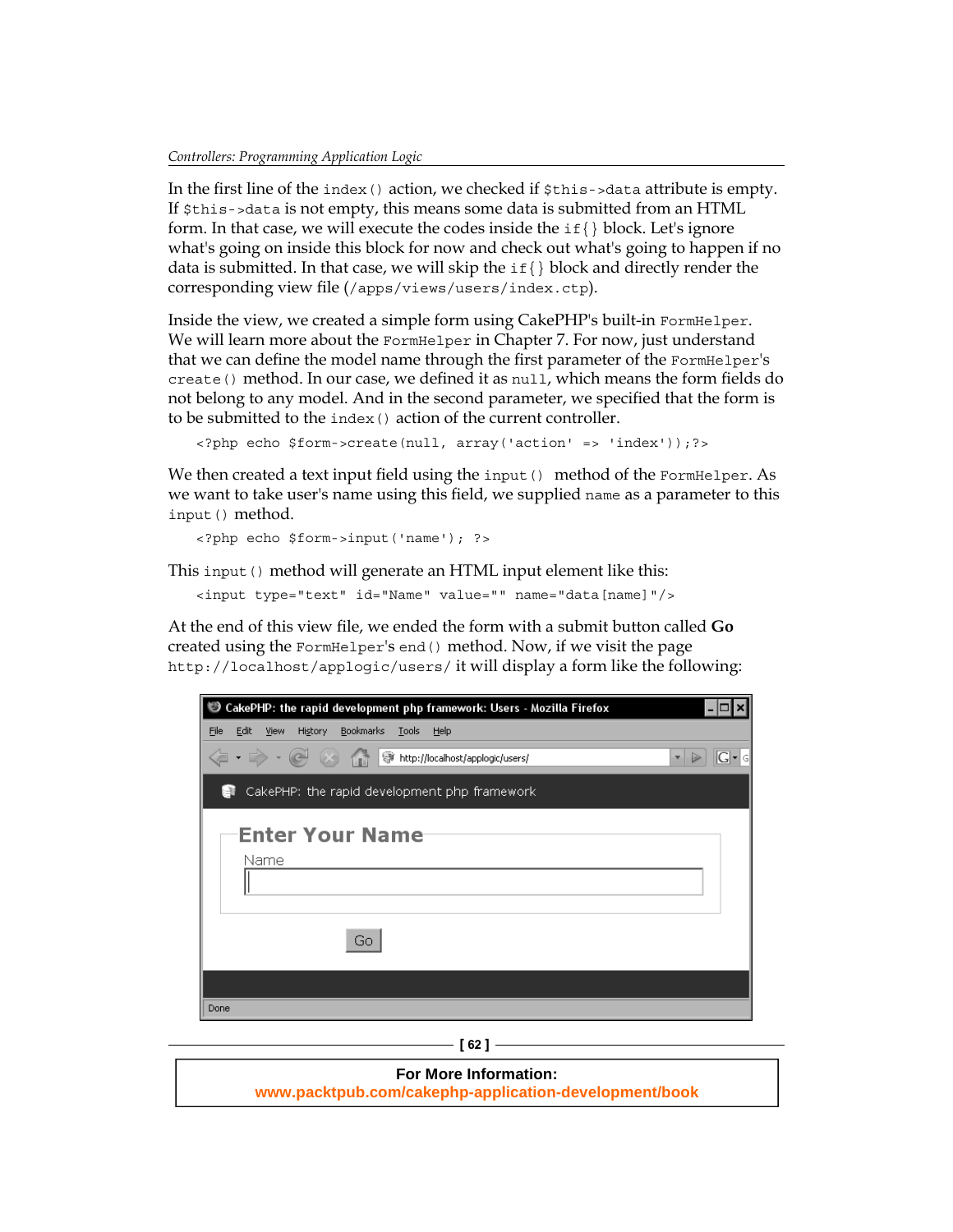Now, if a name is entered in the input field and the form is submitted, the controller attribute \$data will be filled up with the submitted POST data. The condition if (!empty( $$this$ ->data)) will return a true. And the codes inside the if{} block will get executed. Inside the block, we directly printed out the value entered in the input field:

```
echo $this->data['name'];
```
Notice how we accessed the value entered in the input field through the sdata attribute. The key name of the \$data array simply returns the value entered in the field named name.

The next line sets the  $\text{satorder}$  attribute of the controller to false:

```
$this->autoRender = false;
```
It tells the controller that it does not have to render any view. One important thing to be noted: generally, it is not possible to print outputs from a controller action. To do that we have to set the \$autoRender attribute to false. It is not recommended to generate output from controller either, but it sometimes helps for quick debugging.

# **Redirecting**

In dynamic web applications, redirects are often used to control the flow of the application and move the user from one page to another. Without redirects, web applications would be scattered pages without any real flow. In usual PHP-based web applications, the PHP function header() is very commonly used to redirect the user from one page to another. Whereas, CakePHP offers a built-in controller method redirect() that is used to direct the user from one action to another. Now, without further ado, let's see how to redirect in CakePHP!

#### **Time for Action: Redirecting from One Action to Another**

1. Modify the UsersController (/app/controllers/users\_controller.php).

```
 class UsersController extends AppController {
```

```
 var $name = 'Users';
 var $uses = array();
 function index() {
    if (!empty($this->data)) {
       $this->redirect(array('controller'=>'users', 
        'action'=>'welcome', urlencode($this->data['name'])));
    }
 } 
 function welcome( $name = null ) {
    if(empty($name)) {
```

```
- [ 63 ] -
```
#### **For More Information:**

**[www.packtpub.com/cakephp-application-development/book](http://www.packtpub.com/cakephp-application-development/book)**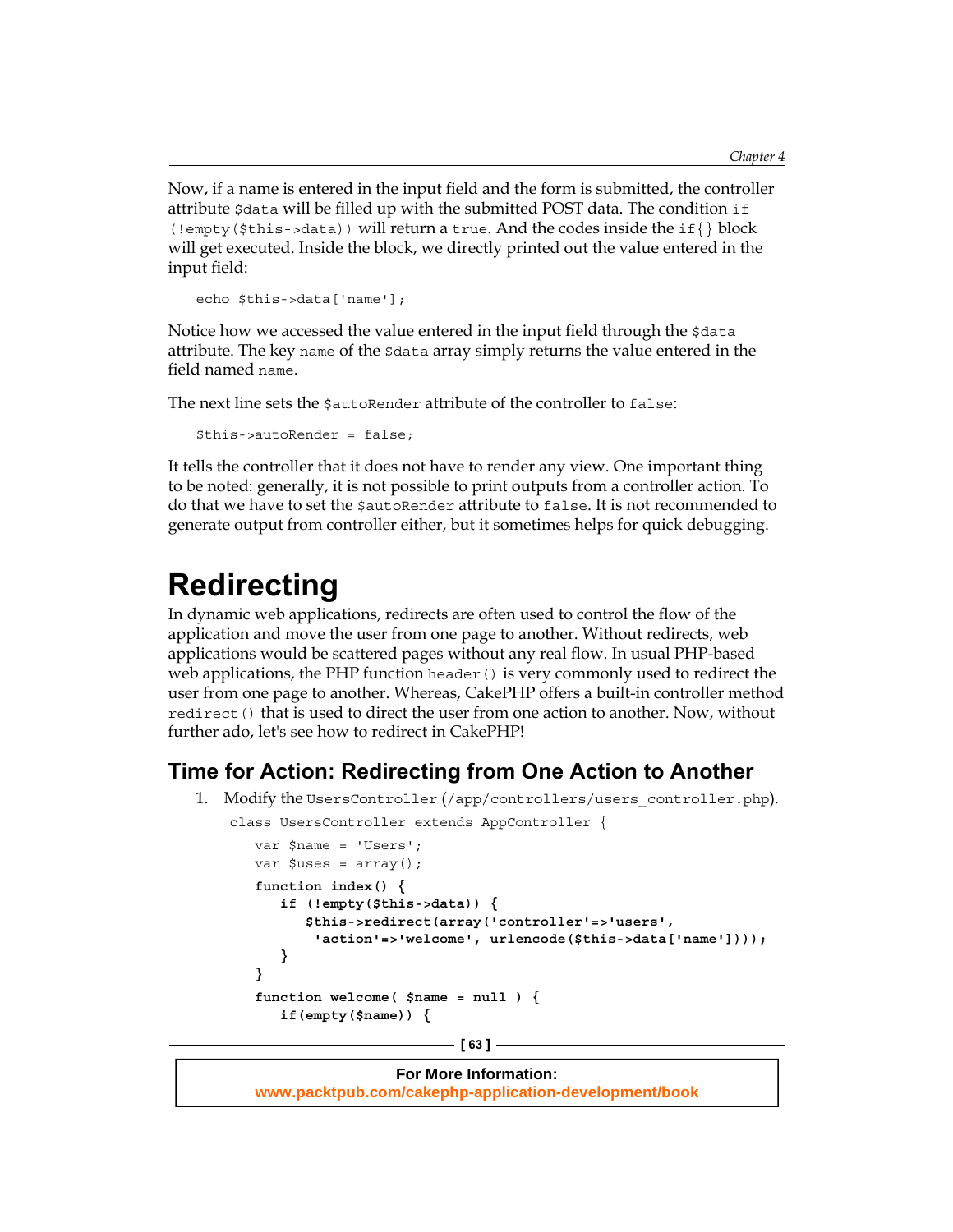*Controllers: Programming Application Logic*

```
 $this->Session->setFlash('Please provide your name!', 
true);
             $this->redirect(array('controller'=>'users', 
                               'action'=>'index'));
 }
        $this->set('name', urldecode($name));
      }
```
2. Create a view file named welcome.ctp inside the directory  $\langle$  app/views/ users/ with the following code:

<h2>Welcome, <?php echo \$name; ?></h2>

3. Now enter the following URL in your browser: http://localhost/applogic/users/

#### **What Just Happened?**

}

In the index () action of the UsersController, we changed the code inside the if  $\}$ block. Instead of printing out the name submitted from the form, we redirected the user to another action using the following line of code:

```
$this->redirect(array('controller'=>'users', 'action'=>'welcome', 
urlencode($this->data['name'])));
```
The redirect() method is pretty easy to use. The first parameter is an associative array. We specified the controller and action name (where we want to redirect) there through controller and action keys. Also, additional request parameters can be supplied by appending new elements in this array. When the form is submitted, we redirected the user to the UsersController's welcome() action. We also appended the user's name in the URL as a request parameter. We got the name from the \$data controller attribute and used the PHP function urlencode() to make that input URL-friendly.



redirect() by default exits just after the execution. So, codes after the redirect() call do not execute, we can though set the third parameter to true while calling the redirect() method to avoid the force exit.

Now, let's have a look at the welcome() action. This action takes an optional parameter \$name. Inside this action, we first checked if any request parameter is supplied. If no parameter is specified, we set a flash message and then sent back the user to the index() action of the UsersController using the redirect() method.

```
if(empty($name)) {
    $this->Session->setFlash('Please provide your name!');
    $this->redirect(array('action'=>'index'));
}
```
 $-$  [ 64 ]  $-$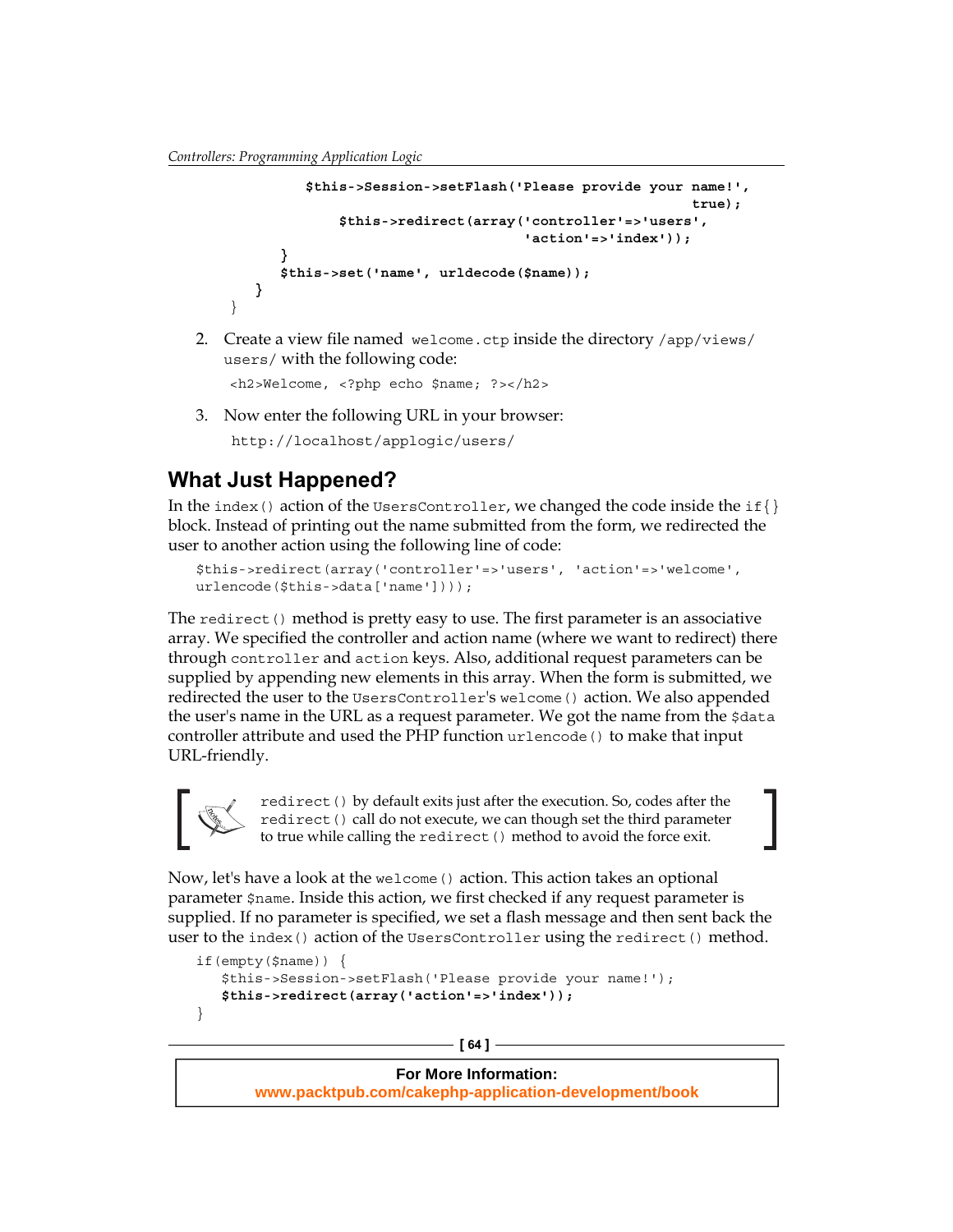See, this time while calling the redirect() method, we only set the action key in the parameter. When the controller key is not set, the redirect() method redirects to the current controller's action.

If the request parameter  $\sin m$  is provided, it will ignore the if { } block and pass the URL-decoded name to the view as \$name variable.

```
$this->set('name', urldecode($name));
```
In the view file, we simply welcomed the user by displaying a 'Welcome,' text before the user's name.

Now, if we visit the URL http://localhost/applogic/users/ and enter a name there, it should redirect us to the welcome action and show us a greeting message.

### **AppController: The Parent Controller**

From Object Oriented perspective, every CakePHP controller is a subclass of the AppController class. Recall how we start the class definition of a controller – look at the following line of code as an example:

```
class BooksController extends AppController {
```
Our controllers extend the AppController class—this means we set the AppController class as the parent class of all of our controllers. As of now, it seems alright. But the next question that quickly pops up in our mind is: where is that AppController class located? Well, it can be found inside the app\_controller.php file under the /cake/libs/controller/ directory. This app\_controller.php is actually a placeholder file and can be overridden by our own one.

The main benefit of having our own AppController class is we can put in common application-wide methods inside this class and all of our controllers will just inherit them. We can use attributes and methods defined inside the AppController from any of our controller class. We will now see how to create our own AppController class and how we can make use of the methods written inside the AppController from a controller class.

#### **Time for Action: Adding Common Functionalities to all Controllers**

1. Create a new file named app\_controller.php just inside the  $/app/$  folder with the following code,

```
 <?php
 class AppController extends Controller {
   function strip and clean ( $id, $array) {
```
**[ 65 ]**

```
For More Information: 
www.packtpub.com/cakephp-application-development/book
```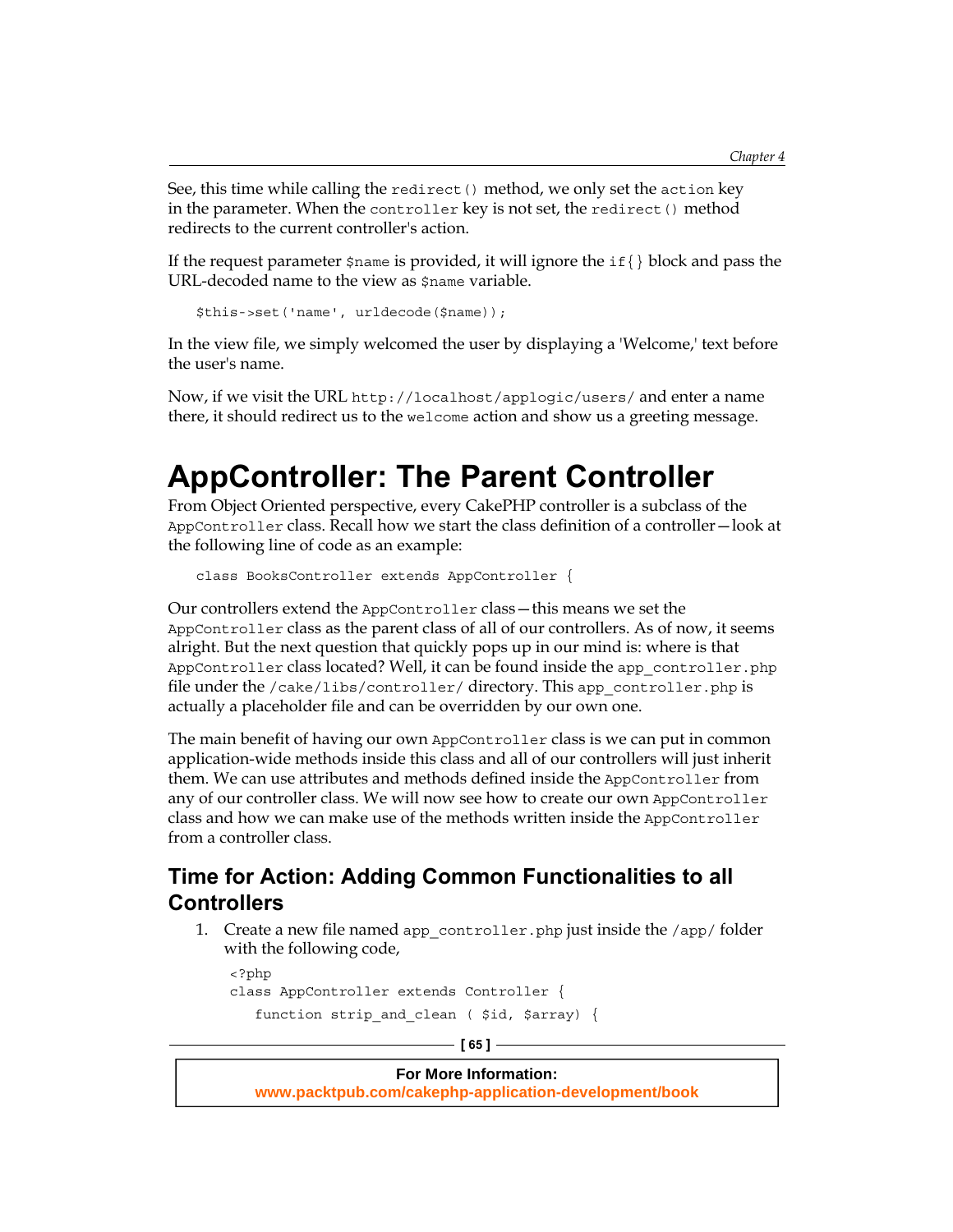*Controllers: Programming Application Logic*

}

```
$id = interval ($id$);if($id < 0 || $id >= count(Sarray) ) {
          $id = 0; }
       return $id;
    }
 ?>
```
2. Modify the BooksController's (/app/controllers/books\_controller. php) code, replace the if  $\{\}$  block with the controller method strip and clean(),

```
 <?php
    class BooksController extends AppController {
       var $name = 'Books';
      var $uses = array();
      function index($id = 0) {
         $books = array (
                       '0' => array (
                            'book title' => 'Object Oriented
                                          Programming with PHP5',
                            'author' => 'Hasin Hayder',
                             'isbn' => '1847192564',
                             'release_date' => 'December 2007'
\,), \,'1' => array (
                             'book_title' => 'Building Websites 
                                              with Joomla! v1.0',
                            'author' => 'Hagen Graf',
                            'isbn' = '1904811949',
                             'release_date' => 'March 2006'
)); \sum_{i=1}^{n} $id = $this->strip_and_clean( $id, $books); $this->set($books[$id] );
         $this->set('page_header', 'Book Store');
         $this->pageTitle = 'Welcome to the Packt Book Store!';
       }
    }
    ?>
```
**[ 66 ]**

#### **For More Information:**

**[www.packtpub.com/cakephp-application-development/book](http://www.packtpub.com/cakephp-application-development/book)**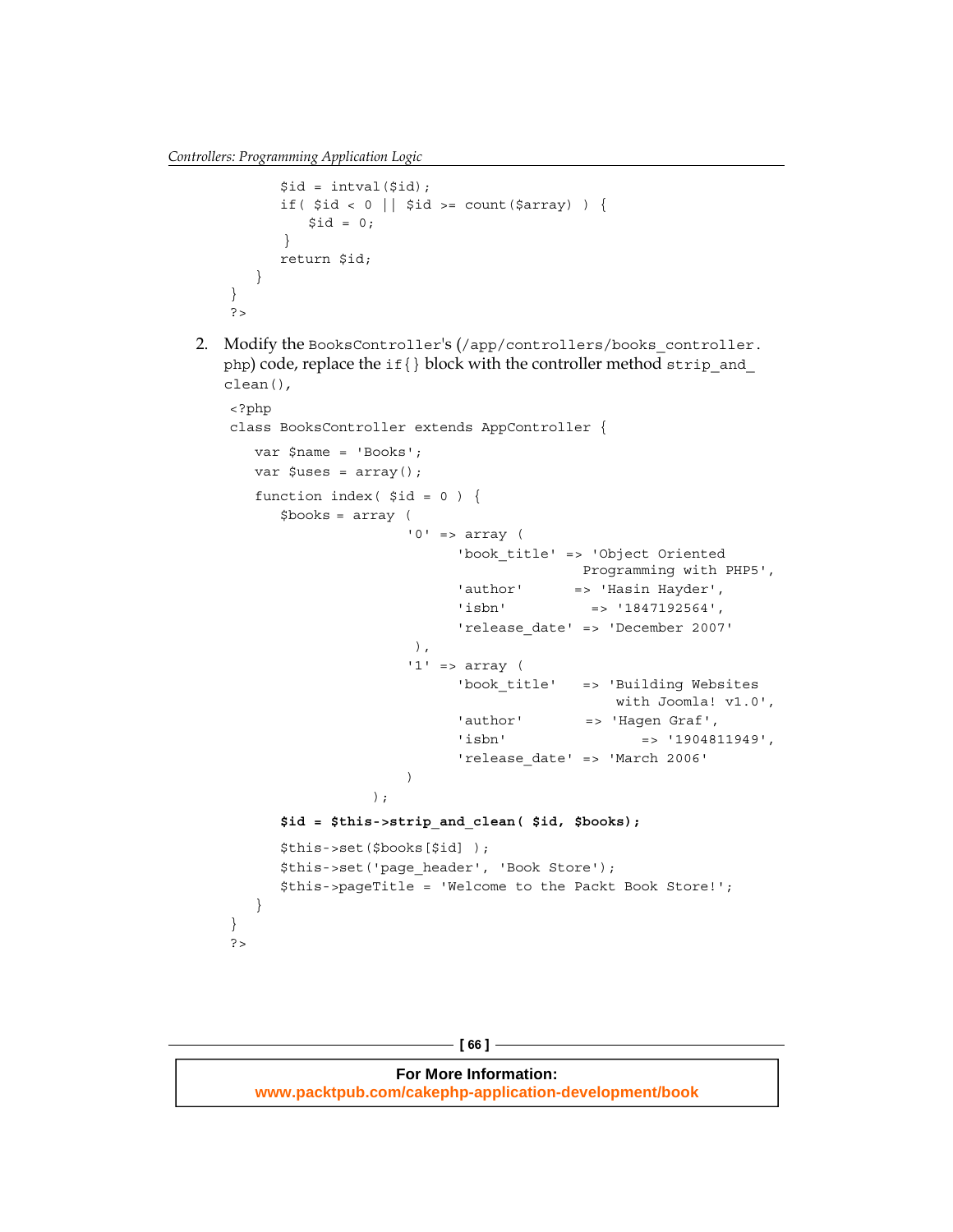3. Now visit the following links and see what shows up in the browser:

```
http://localhost/applogic/books/index/0
http://localhost/applogic/books/index/1
http://localhost/applogic/books/index/xyz
```
#### **What Just Happened?**

We first wrote a class named AppController and saved it as app\_controller.php inside the /app/ folder.

```
<?php
class AppController extends Controller {
```
Inside this class, we wrote a method named strip and clean(). This method takes two parameters - \$id and \$array.

```
function strip and clean ( $id, $array) {
       if( !is_int($id) || $id < 0 || $id >= count($array) ) {
         $id = 0; }
      return $id;
}
```
The strip and clean() method simply returns  $\ddot{\varsigma}$  id, if  $\ddot{\varsigma}$  id is a non-negative integer and \$id is less than the length of \$array. Otherwise it returns a 0.

Previously, we did this checking inside the BooksController. And now we have moved this particular code to the AppController method strip and clean(). As all of our controllers inherit the AppController class, we can now use this particular routine from any of them.

In BooksController, we replaced the if  $\{\}$  block with the strip and clean() method.

\$id = \$this->strip\_and\_clean( \$id, \$books);

\$id and \$books variables are passed to this method as parameters. And the returned result of the method is then stored back to \$id. Now, if the request parameter \$id is invalid, it will make it to 0. And the /books/index/ action will show us the information about the first book defined in  $\frac{1}{2}$  array.

The new approach is better only when we have some common application wide methods. In those cases, we can just write them inside the AppController class and call them from any of our controllers. But we also have to remember that writing methods inside the AppController is not always the best way. There may be other controllers that do not require those methods (like we have UsersController, which does not need the strip and clean() method) but still will inherit them.

> **For More Information: [www.packtpub.com/cakephp-application-development/book](http://www.packtpub.com/cakephp-application-development/book)**

 $-[67]$  –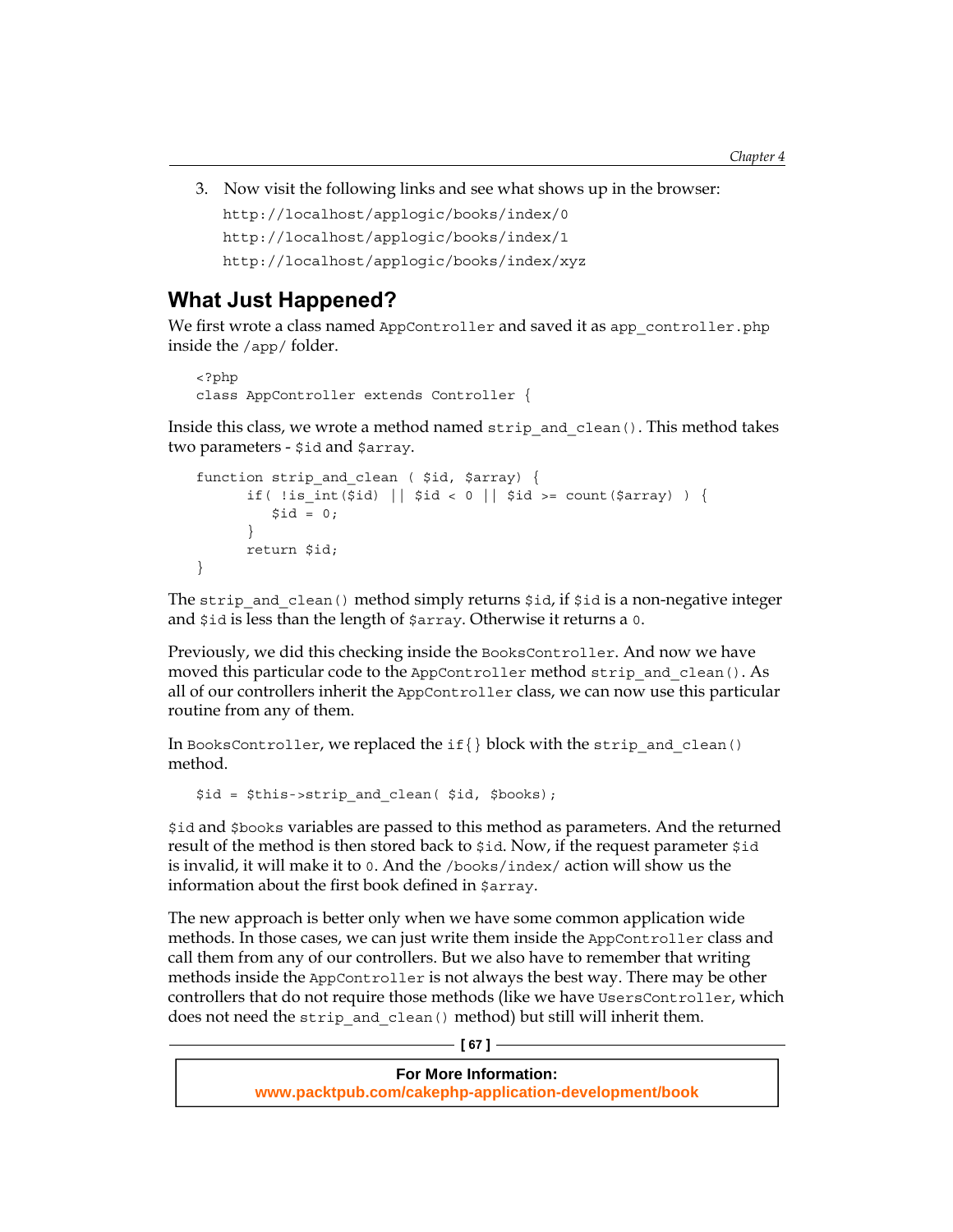The better approach is to load codes on demand, load the methods only where it is required. Moreover, writing methods inside the AppController does not increase reusability outside the application—it just increases application-specific and application-wide reusability. We just cannot reuse the methods written inside the AppController for one application in any other application directly. If we want to write reusable codes and follow the DRY (Don't Repeat Yourself) principle, it is always better to write our methods in separate classes and load them only from the controllers that require those methods.

CakePHP also provides a way for writing and using reusable classes. In CakePHP, they are called components. In the next section, we will work with CakePHP components and see how it can increase reusability.

# **Working with Components**

Components are reusable classes that can be used from any controller in CakePHP applications. By definition, components are only limited to be used from and inside controllers and its other components. They are used to help controllers with a goal of reusability—we can just port the component classes to any of our Cake applications and use them in those applications. CakePHP ships with some useful components, like AuthComponent, SessionCompoenent, etc. We will learn about them in Chapter 10. Now, let's see how to create our own custom component and use them from a controller.

#### **Time for action: Creating and Using Reusable Components**

1. Create a component class UtilComponent using the following code and save it in a file named util.php under /app/controllers/components/ directory.

```
 <?php
     class UtilComponent extends Object
 {
        function strip_and_clean ( $id, $array) {
           $id = intval($id);
           if( $id < 0 || $id >= count($array) ) {
                  $id = 0;
           }
           return $id;
        }
     }
     ?>
```
**[ 68 ]**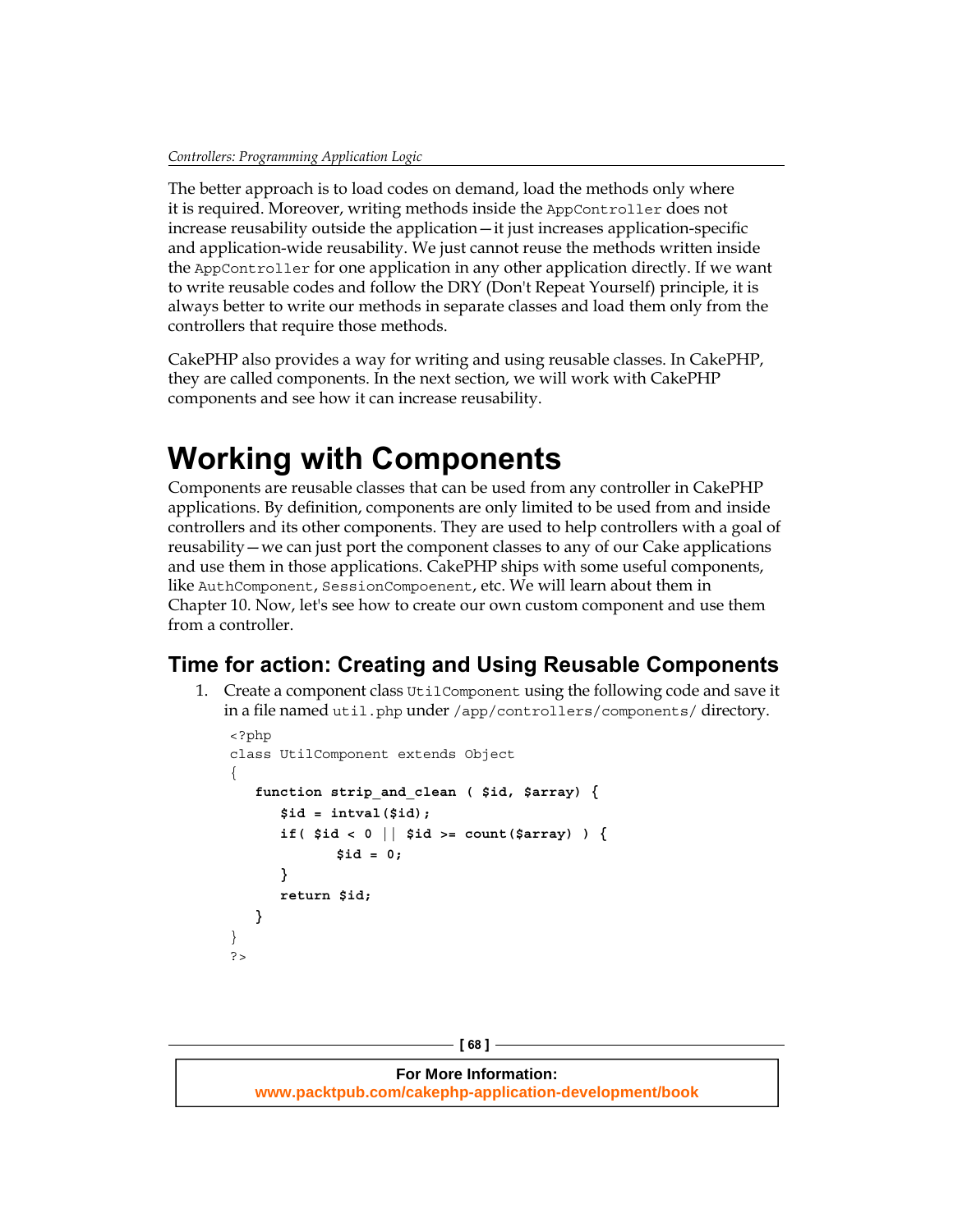```
2. Remove the strip and clean() method from the AppController
   (/app/app_controller.php) class.
    <?php
    class AppController extends Controller {
    }
    ?>
3. Modify the BooksController class (/app/controllers/
   books_controller.php),
    <?php
    class BooksController extends AppController {
       var $name = 'Books';
       var $uses = array();
       var $components = array('Util');function index($id = 0) {
          $books = array (
                        '0' => array (
                             'book title' => 'Object Oriented
                                            Programming with PHP5',
                              'author' => 'Hasin Hayder',
                                'isbn' => '1847192564',
                               'release_date' => 'December 2007'
\,), \,'1' => array (
                              'book title' => 'Building Websites
                                               with Joomla! v1.0',
                              'author' => 'Hagen Graf',
                               'isbn' => '1904811949',
                               'release_date' => 'March 2006'
) ); 
          $id = $this->Util->strip_and_clean($id); $this->set('book', $books[$id] ); 
          $this->pageTitle = 'Welcome to the Packt Book Store!';
       }
    }
    ?>
4. Now visit the following links and see what shows up in the browser
```
http://localhost/applogic/books/index/0 http://localhost/applogic/books/index/1 http://localhost/applogic/books/index/xyz

> **For More Information: [www.packtpub.com/cakephp-application-development/book](http://www.packtpub.com/cakephp-application-development/book)**

**[ 69 ]**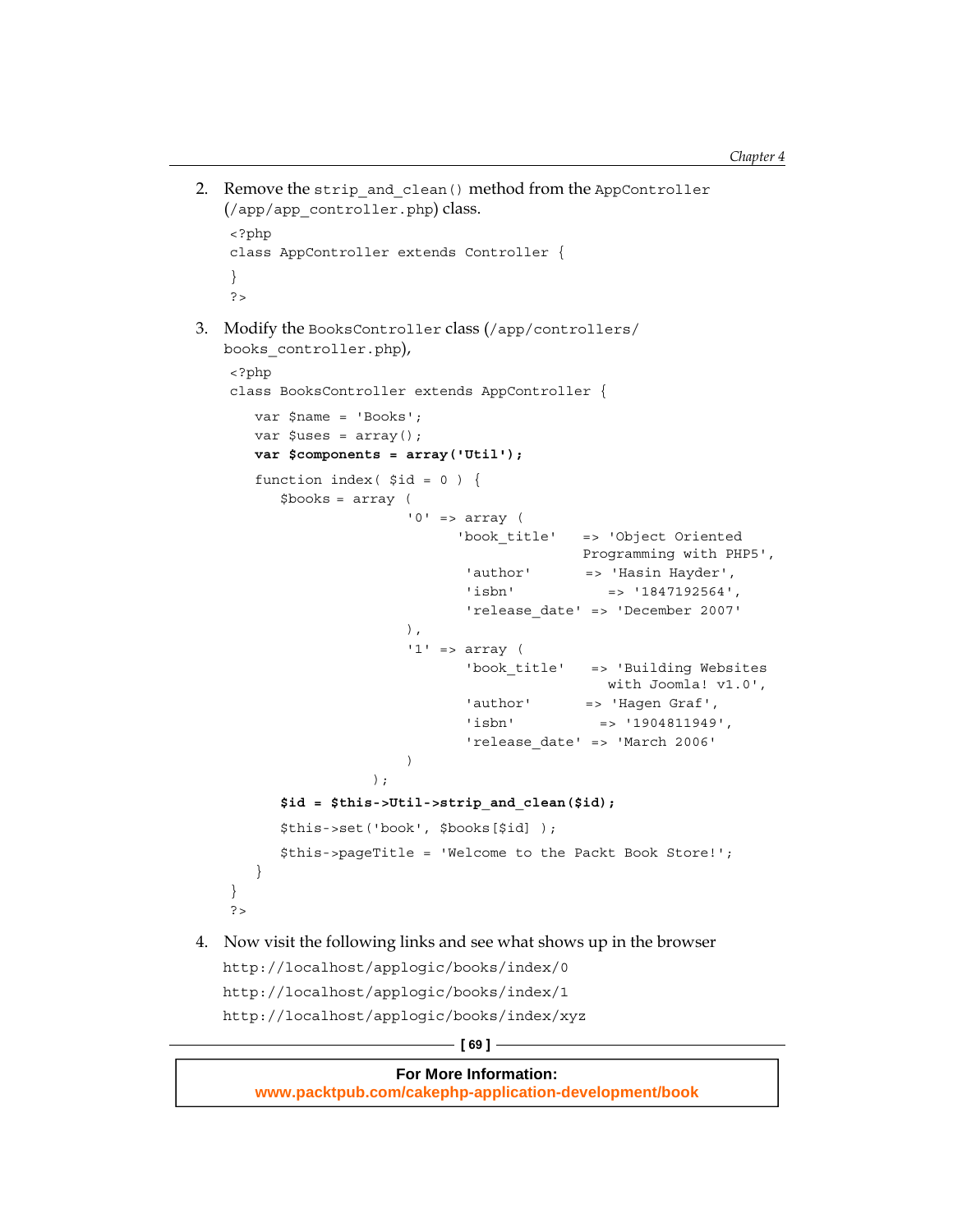#### **What Just Happened?**

At first, we created a component class named  $U$ tilComponent and saved it in a file named util.php under the /app/controllers/components/ folder. We then moved (cut-pasted) the strip and clean() method from the AppController to the UtilComponent.



The class name of a component should always have a Component postfix. Every component class file should be placed under the /app/ controllers/components/directory. The filenames should be named after the lowercased classname of the component (without the Component postfix).

Now, to use this UtilComponent from our BooksController, we have to add this component to the controller. It can be done through the controller attribute \$components. \$components holds an array of all the component names that we want to make available inside the controller. In our case, as we want to load only the Util component, we defined the  $\frac{1}{2}$  components array like the following:

```
var $components = array('Util');
```


Notice, the component name used in the \$components array is Util (without the Component postfix) not UtilComponent.

Once loaded, the UtilComponent class can be referred and used from the controller. Now instead of using the strip\_and\_clean() method of the AppController, we called the UtilComponent's method strip and clean().

\$id = \$this->Util->strip\_and\_clean(\$id);

Everything else in the controller remains unchanged. And it will work, as it was working before. The only difference is, now we have a more reusable code that can be used from any controller or any other application when needed.

**For More Information:** 

**[www.packtpub.com/cakephp-application-development/book](http://www.packtpub.com/cakephp-application-development/book)**